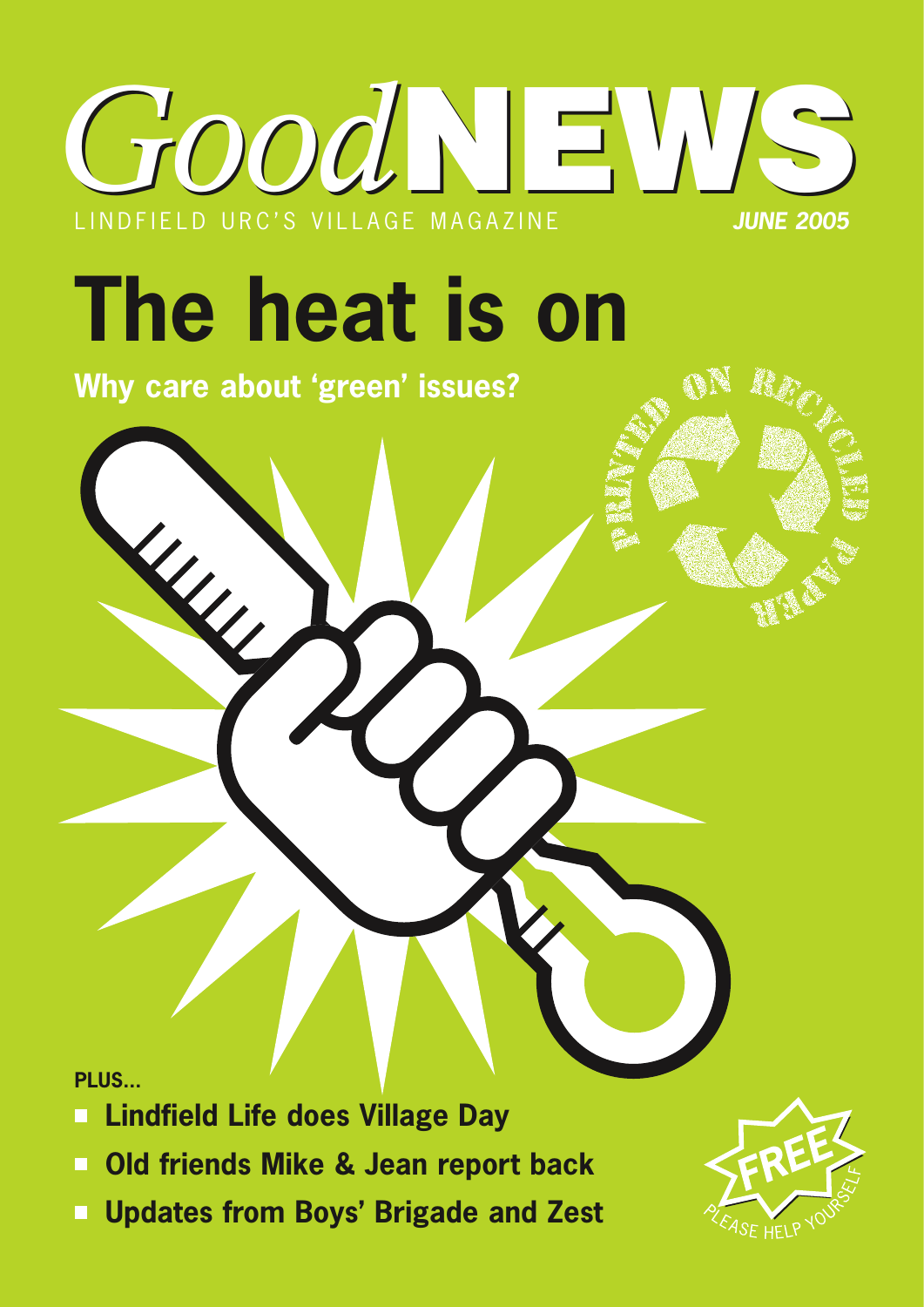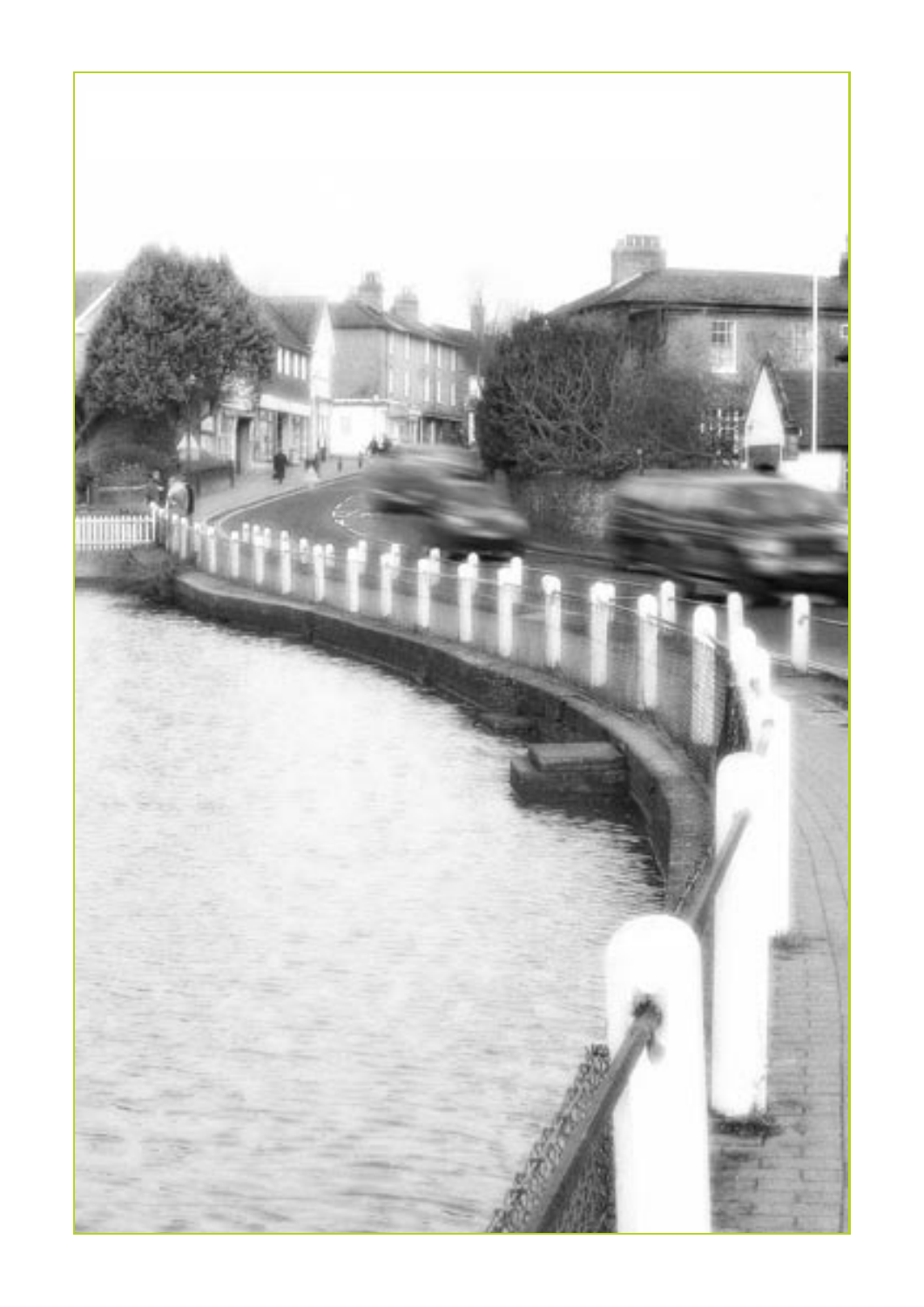Dear Friends...

# Great followers needed



**After Alive 05 we hope that more people will now be looking at following Jesus or have already made the commitment to do so. So how do we follow and where do we fit into God's greater scheme of things?** 

"Are all apostles? Are all prophets? Are all teachers? Do all work miracles? Do all have gifts of healing? Do all speak in tongues? Do all interpret?" (1 Corinthians 12: 29-30, NIV)

The obvious answer is: "Of course not!"

As an interesting interpretation on the above verses I recently came across a story from Africa that I think is worth sharing.

A young woman wanted to go to college to train for Christian ministry. But her heart sank when she read the application that asked, "Are you a leader?"

Being both honest and conscientious, she wrote 'no' and returned the application, expecting to be rejected.

To her surprise, she received this reply from the college: "Dear Applicant, A study of the application forms reveals that this year our college will have

1,452 new leaders. We are accepting you because we feel it is imperative that they have at least one follower!"

True, the church today needs great leaders …but of equal importance is the need for great followers and that each of us uses his/her God-given gifts for the good of all. We will each be rewarded, not according to the gifts we have been given, but according to our faithfulness in using what we have been given for the work and glory of God.

The Internet article, which contained the above story, ended with a helpful prayer:

"Dear God, thank you for the gifting you have given to me. Please help me to dedicate this in loving service to you (no matter how small my gift may seem) and thereby help make my world a better place in which to live. Gratefully in Jesus' name. Amen"

alin Bores

Colin Bones, minister.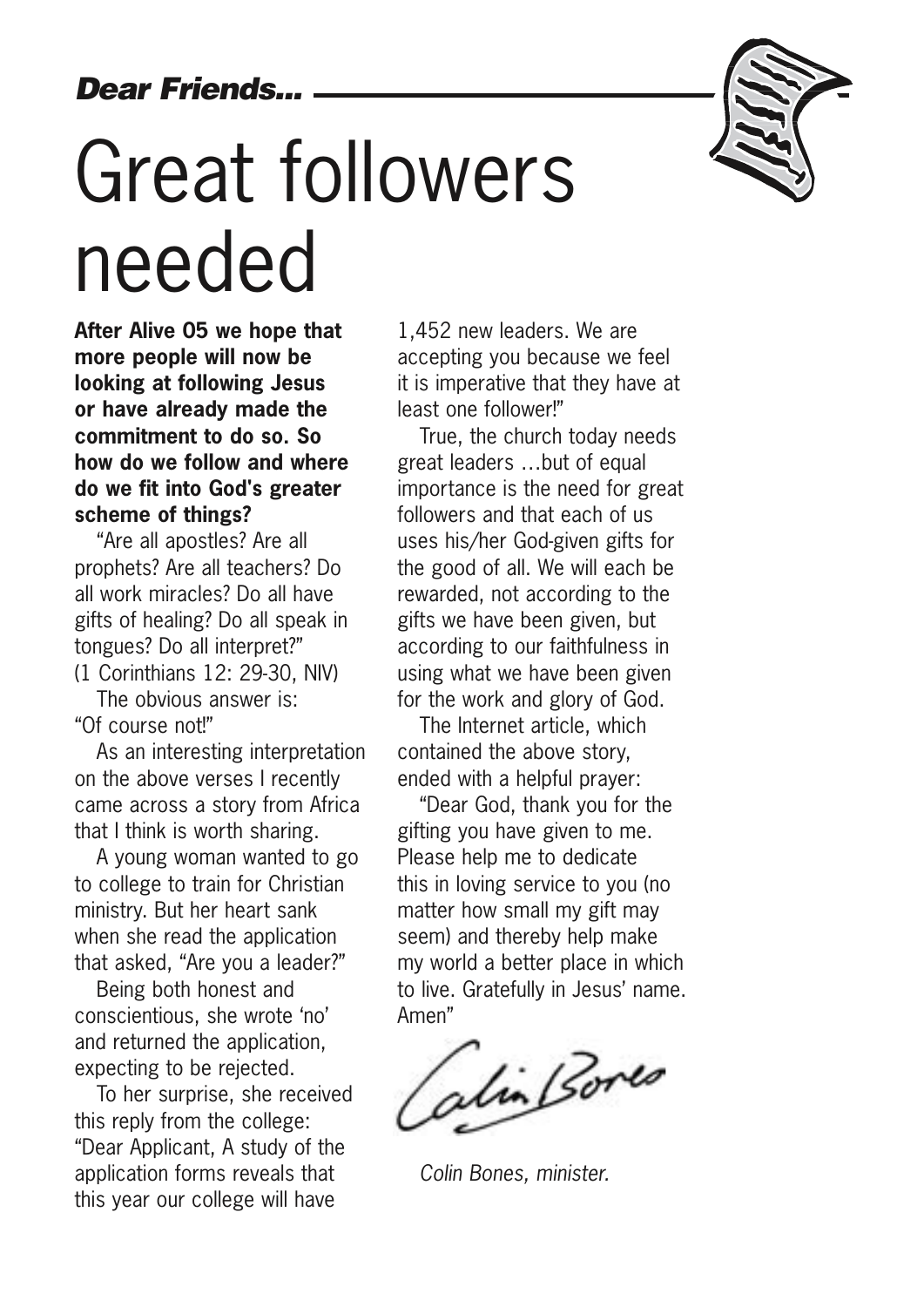# *Good*NEWS

This magazine is produced by: Lindfield United Reformed Church, 50 High Street, Lindfield, West Sussex RH16 2HL. © Lindfield URC 2004

**Editorial Team:** David Tingley (editor), Martin Hall, Annabel Goody, Steven Farley & Tina Elphick **Editorial Oversight / Proof-reading:** Hilary Shepherd **Printing:** Tom Burford & Venture Press

#### **Next copydate: Sunday 12th June, 5.0pm.**

All contributions should be emailed to goodnews@happyseason.co.uk, or hard copy placed in the 'GoodNEWS' pigeon hole at the rear of the church. Please ensure that you include your contact details, in case of query. You can contact David Tingley on 01444 451024.

# **Directory**



**Minister:** Rev Colin Bones 52 High Street, Lindfield RH16 2HL Office: 01444 487607 Home: 01444 483803 Email: colin@lindfieldurc.org.uk

#### **Church Secretaries:**

Mrs Sue Waller 58 Queens Road, Haywards Heath, RH16 1EE Tel: 01444 455047 Email: susanwaller@lineone.net

Mr David Jones 13 William Allen Lane, Lindfield, RH16 2SA Tel: 01444 483037 Email: fay-david@supanet.com

**Church Accountant:** Mrs. Eileen Jacques, 23 Canton House, Great Heathmead, Haywards Heath. RH16 1FD

A list of serving Elders can be found in Who's Who?

#### **Editorial**

**As we all begin to believe it may actually be possible to don a pair of shorts for more than two consecutive days this year, others around the world are considering the more serious issues of global warming. This forms not only our feature this month (p.4), but also a themed evening service on 5th June!** 

The annual outing to the common is also featured here, as we interview June Tilley, Hon. Secretary of the Village Day committee; read the details on page 16.

Towards the back pages of our humble offering this month, you can get well stuck in to reports on Boys' Brigade (p.21), Zest (p.22) and what happened when Charlie & Marion Tingley encouraged the youth group to experience sleeping outside in a box (p.20)! **CYCLE** 

We also are delighted to bring you news from Mike **EATH D** and Jean Gardiner (p.14) - old friends of our church - as they get used to arriving and now leaving their temporary Baptist parish of Wandsworth!

Thanks so much to all who do write for GoodNEWS, it is certainly much appreciated. Keep up the good work. David Tingley, editor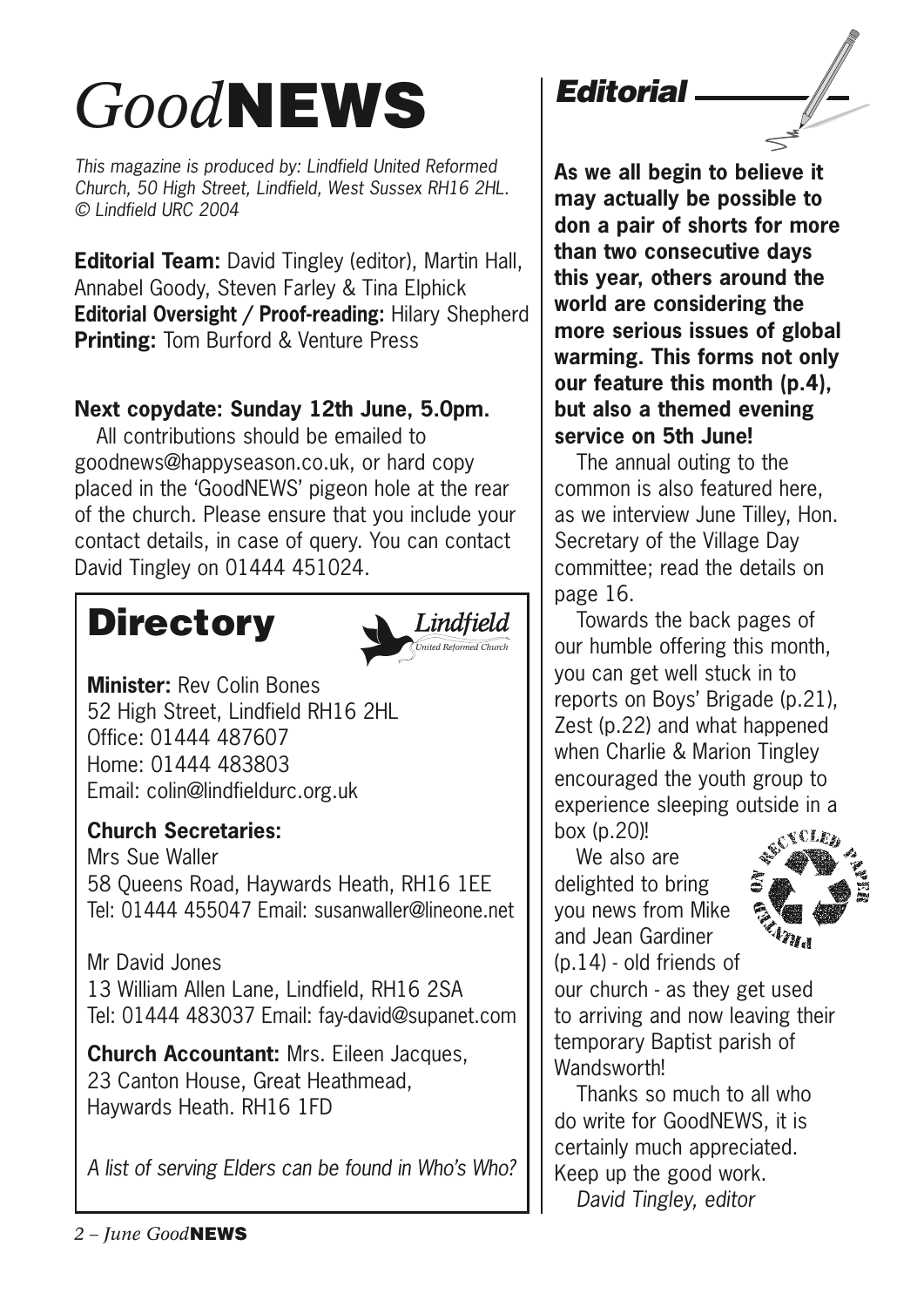### Prayer Diary

| Pray for any new Christians, that they may feel<br><b>SUN</b><br>comfortable in our Sunday services.               |
|--------------------------------------------------------------------------------------------------------------------|
| Uphold the music group as they prepare & get together<br><b>MON</b><br>on Monday evenings.                         |
| <b>TUE</b><br>Our mission focus this month – FFBA                                                                  |
| Remember the wider URC: Sussex East District, Southern<br><b>WED</b><br>Province and the General Assembly in July. |
| <b>THUR</b><br>Pray for our friends at Balcombe URC.                                                               |
| Uphold in prayer Dave and Pam White whom we support<br><b>FRI</b><br>in their work for OM.                         |
| Pray for the many clubs and charities locally who do much to<br>SAT<br>help folk in our community.                 |

## **Prayer FOCUS**

#### **In addition to the above daily prayer reminders, please would you uphold in your prayers this month two other special prayer requests:-**

Whatever your politics, please do remember before God the **new Government** under Tony Blair's leadership. Especially pray for newly elected members of parliament, that they may serve with honesty and integrity. Pray that Christian MPs may have the courage to speak out on moral and ethical issues, and that Parliament itself will show true compassion for people and countries less fortunate than ourselves. Ask for wisdom and discernment for all who make decisions – in education, the health service, the justice system and policing our streets, immigration and many other issues.

Pray, too, for those who have come to know the Lord during **Alive '05**. Thank God for the response, and ask that we may encourage and welcome new folk amongst us.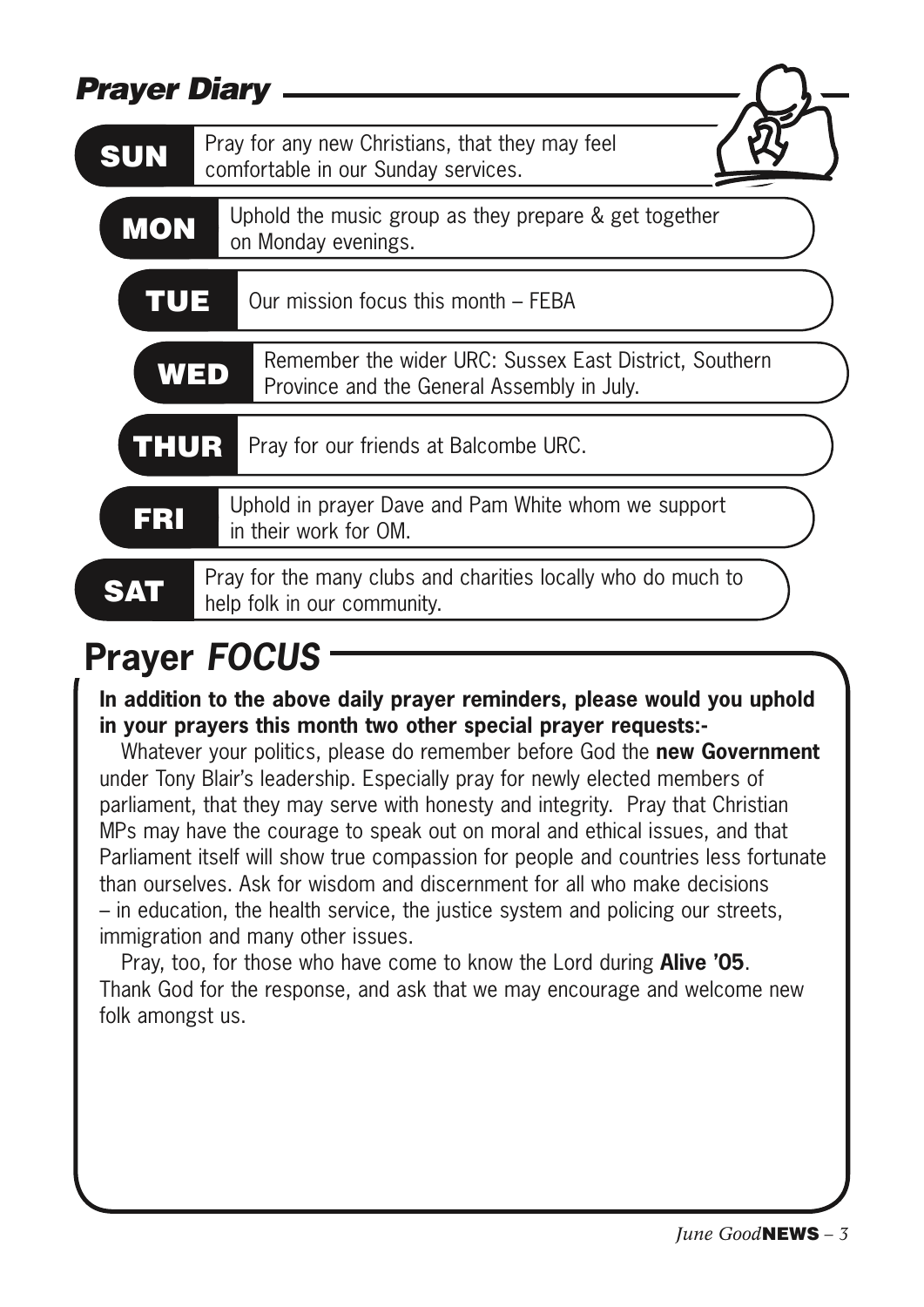# Building a climate of justice

**'The eyes of all creatures look to you, and you give them their food in due season'** Psalm 145

**These words are a testament to the ceaseless work of the weather. It is the earth's climate which sustains God's gift of life and growth. As part of creation we rely on God's solemn promise to Noah and every succeeding generation – that he would maintain a stable climate.**

Now this ancient covenant is under threat from human behaviour. The world is experiencing an upsurge in flooding, drought and damaging storms. It is being caused mainly by industrialised countries burning oil, coal and gas.

The UK is contributing more to these climate changes than the whole of Africa. But the worst effects are being felt in poor countries. By the end of the century, rising sea levels and crop failures could create 150 million refugees. Even in the UK, 5 million people are at risk from increased flood and storm damage.

The effects are already being seen in microcosm in the island of Tuvalu in the South Pacific. Sea levels are rising at between a quarter and half an inch a

year. The wells on Tuvalu are beginning to be infiltrated by seawater. The islanders are having to be evacuated. In fifty years time, the island will be uninhabitable, and may even have drowned without trace. Its people will lose their land, their heritage, their memories, even their identity.

The scale of the suffering which lies in prospect is enormous. And it is all the more poignant because it is those least responsible – the poor – who are at greatest risk. Meanwhile the rich who are causing it can afford to defend themselves – up to a point.

On the basis of scientific advice, it is thought that worldwide emissions of greenhouse gases must be reduced by at least 60% by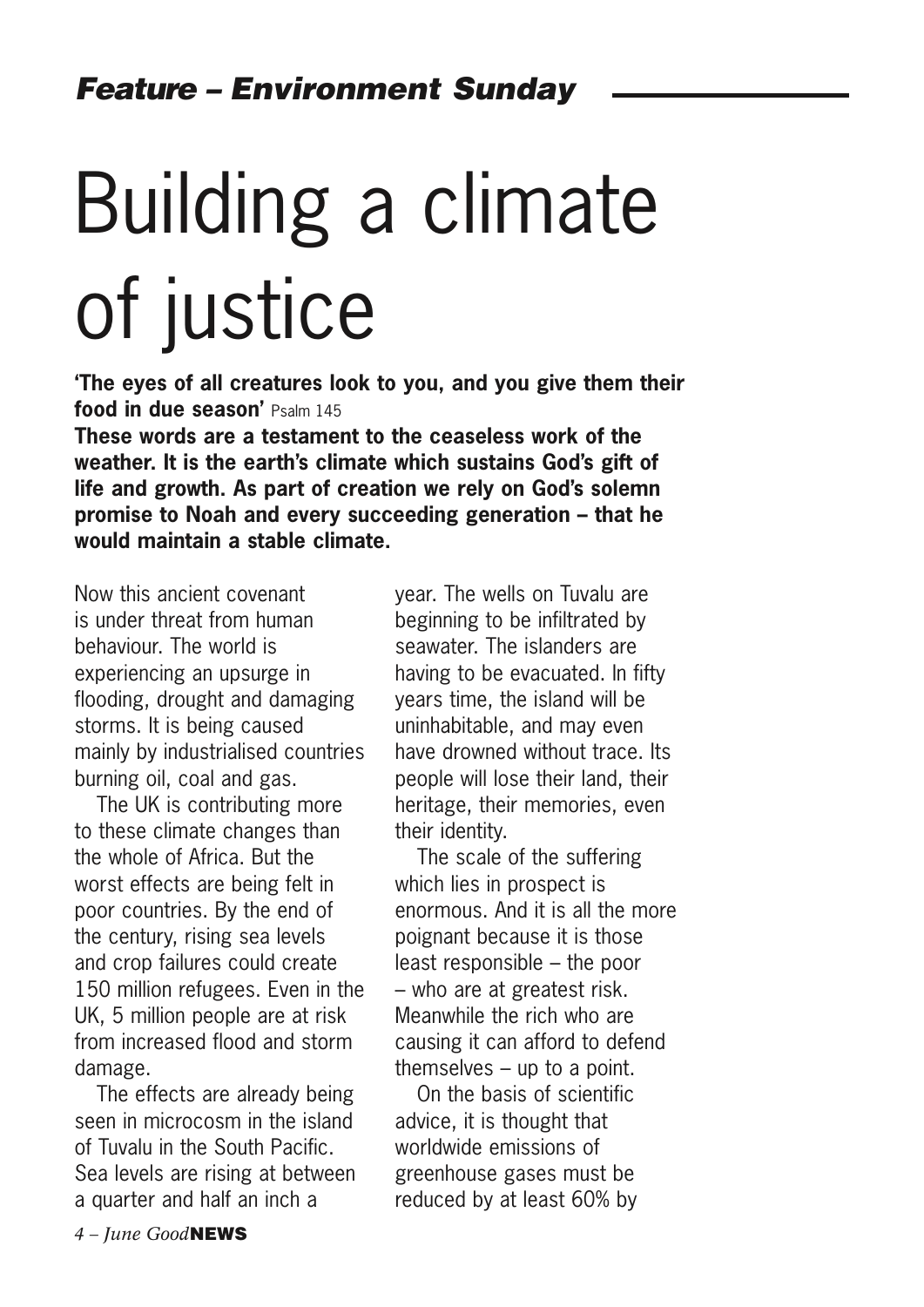2050. This can be achieved if we switch to renewable sources of energy, instead of continuing to burn fossil fuels.

A global treaty is needed to ensure that we act together to protect the poor and future generations. However, no plan exists to achieve reductions of the scale necessary. Instead emissions are continuing to escalate.

It is hard enough to grasp the scale of the problem. It is harder still to know what to do.

But now you can make a difference, by taking part in Operation Noah. Operation Noah, a project by the charity Christian Ecology Link, helps you to create a climate of justice for the poor and future generations. Over the next ten years, working with churches and community groups, it aims to bring all sectors of society together to act against climate change.

Operation Noah gives you the power to build a clean and just economy, in three easy steps.

• **Sign the Climate Covenant** to build support for a just resolution to human-made global warming. But crucially the Climate Covenant is also an undertaking to take action oneself.

RATION

- **Take action yourself:** There are plenty of simple things you can do to cut down on the greenhouse gases you create. The most effective is to switch your electricity supply to one of the renewable energy products available on the market.
- **Spread the word** to family, friends and colleagues, and help them on board.

The way we treat our planet says a lot about the way we treat its Creator. And there is no more complex and serious environmental challenge than climate change. With Operation Noah you can make a difference.

For further information see **www.christian-ecology.org.uk/noah**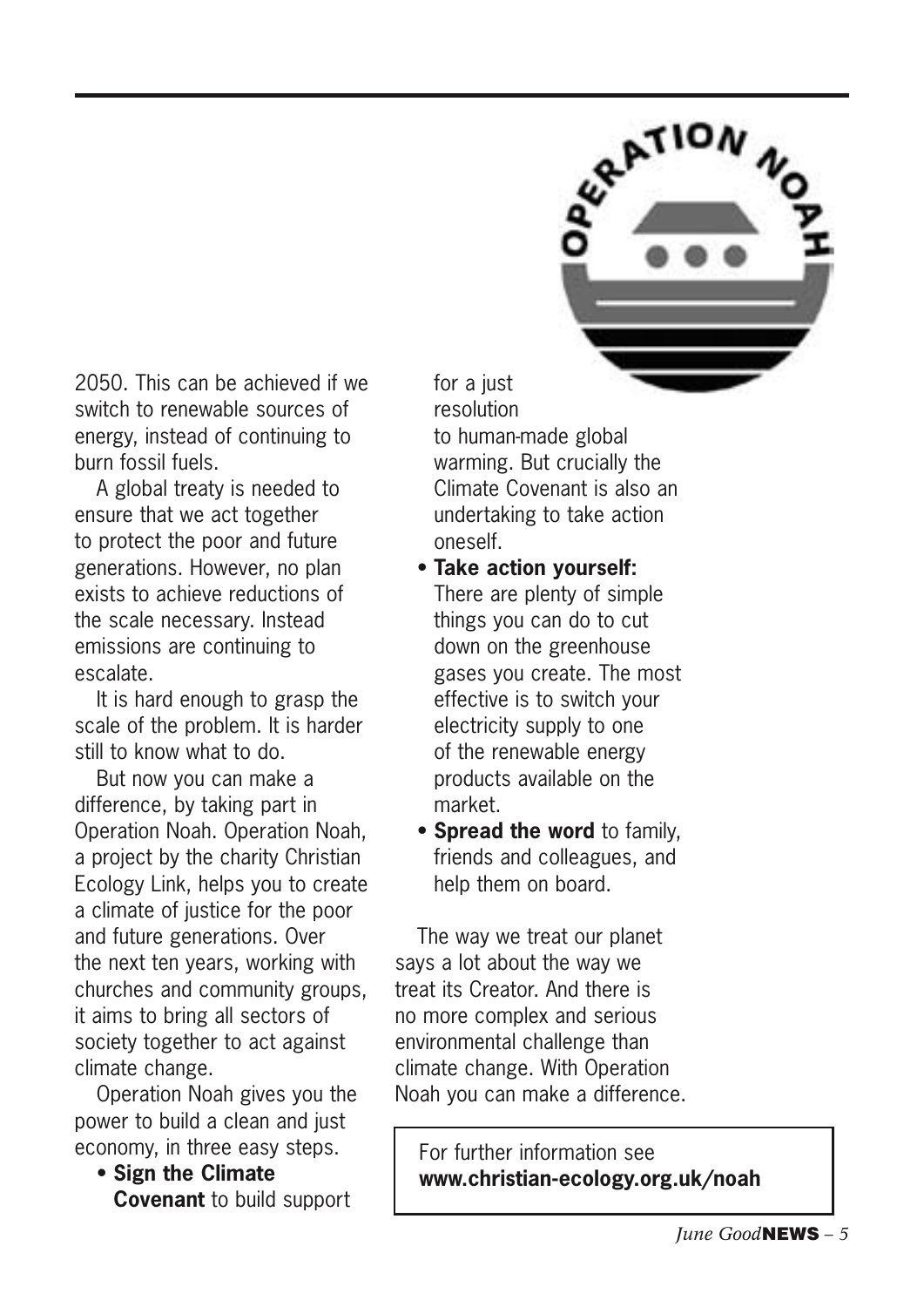# Can the grass be green again?

**The beginning of this month sees a focus on so-called 'green' issues locally, up and down the country and right across the world. Environment Sunday, Green Week and World Environment Day help us celebrate the world we have been entrusted with, by seeking to raise awareness of the serious state of our fragile planet.** 

In our own church Stuart Dew and David Tingley will be organising a themed service in the evening of 5th June – Environment Sunday. The pair hope to explore what is wrong, why we should care and what our response could be.

There are things that we can all do to care more for the world

around us; for instance, this month we are printing this magazine, and all June's notice sheets, on recycled paper. A drop in the ocean maybe, but it proves it can be done. All of us human beings are stewards – and we have a responsibility to God, and to the generations to come, to use our resources wisely.

Do come along on Environment Sunday to learn, to have fun, to worship a creator God and to be inspired.

**Environment Sunday – 5th June – 6.30pm, Lindfield URC**

## **Useful web links**

www.christian-ecology.org.uk/noah www.eco-congregation.org – how a church can respond. www.environment-agency.gov.uk www.greenpeace.org.uk www.greenfutures.org.uk www.greenparty.org.uk www.greenelectricity.org – compare green energy suppliers www.realnappycampaign.com – FAQ's on using cotton nappies www.naty.com – biodegradable disposable nappies www.wen.org.uk – women's environmental network

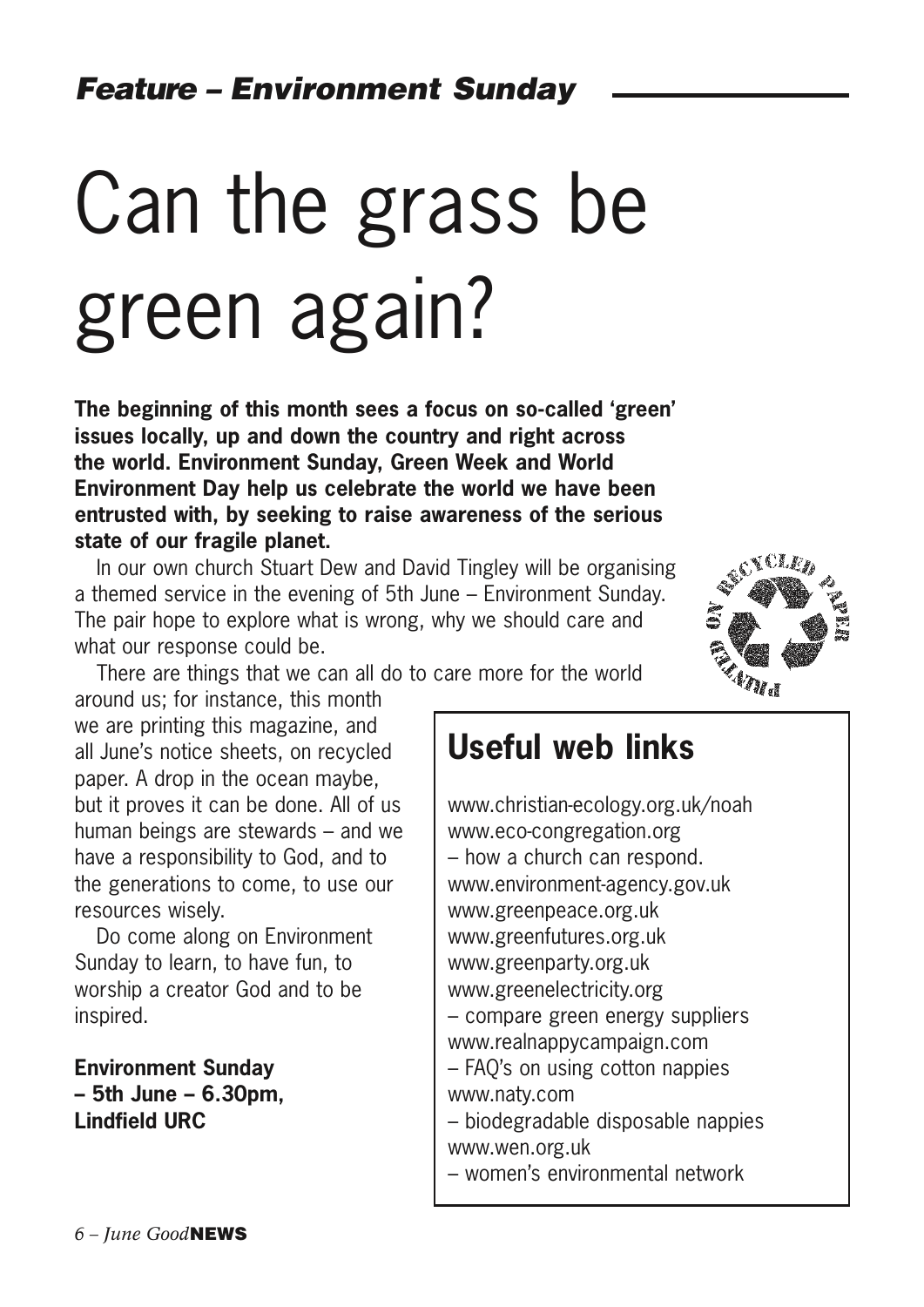# 20-26th June.



Now in its 9th year, Real Nappy Week aims to raise

awareness of the environmental impacts of nappies and to inform parents about modern, shaped and fitted cloth nappies and laundry services.

The Week brings together local authorities, local groups, members of the NHS and individuals in a national campaign to promote practical alternatives to wasteful products - cloth nappies. **www.realnappycampaign.com**

# Oh, really!?

**Here is a choice selection of facts you may be surprised to learn about various environmental issues. Sometimes we do things just because we have always done them, without realising any potential consequences they may have.**

In most homes lighting accounts for 10 – 15 per cent of the electricity bill. By buying an energy efficient lightbulb you can cut energy wastage by over 75 per cent. That's around

£65 saving over the bulb's lifetime.

If every house in the UK fitted three energy saving bulbs the energy saved could light all our cities at night.



Only filling your kettle with the water you need reduces carbon dioxide emissions by 20 gms a day!



In West Sussex, we throw away 30 million disposable nappies every year.

It has been estimated that it takes hundreds of years for conventional disposable nappies to decompose in

landfill sites.

Using real cotton nappies could save you around £500 a year!



Producing recycled paper uses 75% less energy than when making paper from virgin fibres.

Making one tonne of recycled paper also uses 32,000 gallons less water, and creates 74% less air pollution.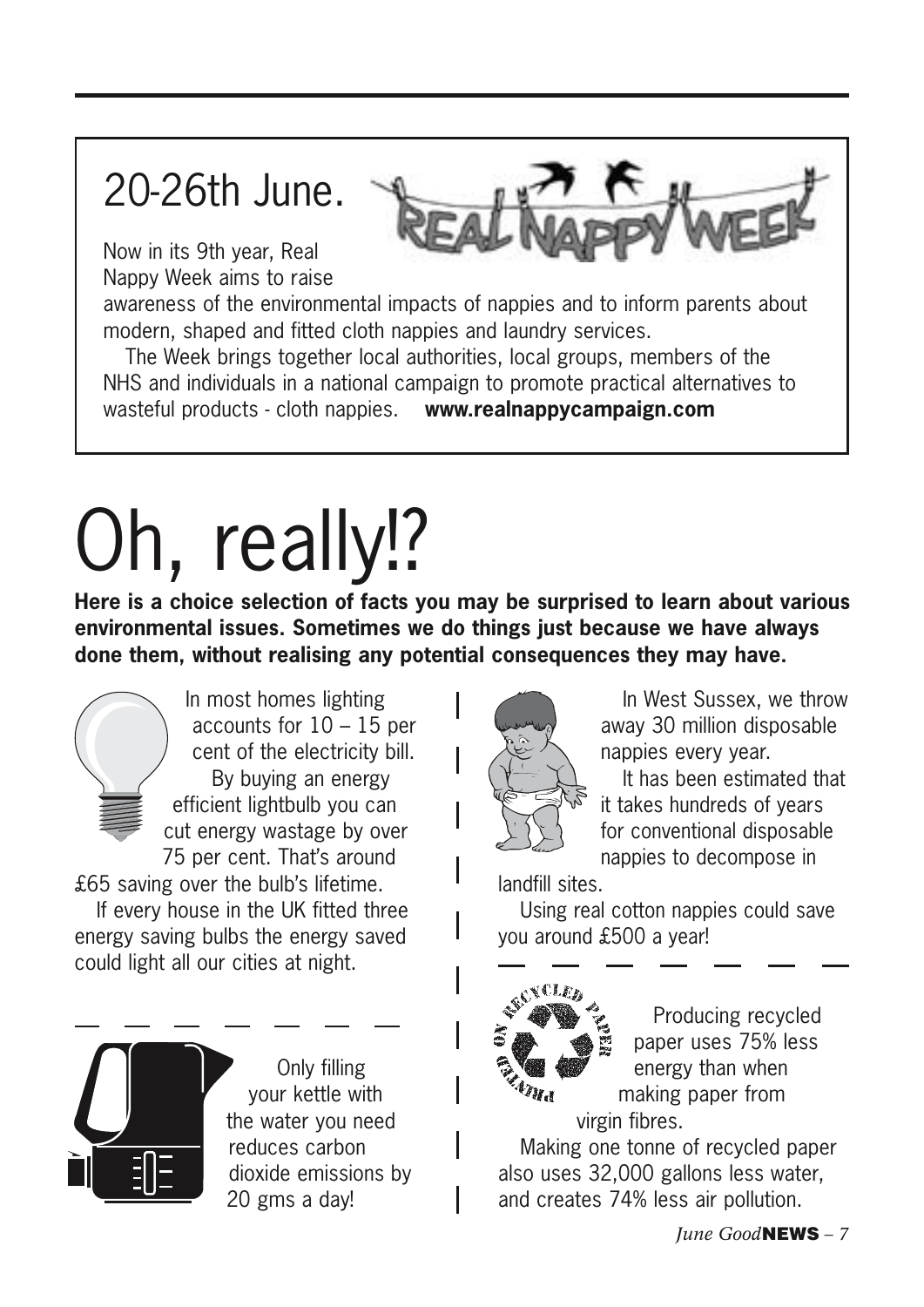## Family News

# Thanks

**With many thanks to all who prayed for us and sent good wishes on our move to Rugby.** Huge thanks to Ron Goodenough and Ray Smith who helped physically with the move on the day in a blizzard. Their support was wonderful

We have settled in Rugby in our new home and already putting our stamp on it and it feels good. Our God has truly blessed us. We are both attending the Baptist Church in the town. The evening service is very much like LURC, a different format each week. They are very welcoming and we feel very comfortable with everything. The musical group is similar with a couple of singers leading the praise. Rev. Anthony Orr is the minister and he used to be at a church in Worthing. The love of the Lord is very strong. We will always have fond memories of our time with you all at LURC. **New address:** 6, Vere Rd., Hillmorton, Rugby, CV21 4HR

Telephone 01788 842185

in love, Peter and Dee Henton

Wedding!

**Harry McCleery and Rosemary Underhill** would like to invite everyone from Lindfield United Reformed Church to share in their **Wedding Service and light refreshments** afterwards in the hall. (RSVP Harry, 20 West Street, Burgess Hill, RH15 8NL. Tel: 01444 258607)

#### **Saturday 23rd July 2005 – 11.00am**

We have decided to go for an 'Alternative Gifts' concept where wedding gifts bought in our name go to a nominated charity. We have nominated Off The Fence - a charity that works with the most at risk groups within Brighton. From children that self harm, safe houses, homeless projects, women and families at risk to schools prevention projects. Paul Young from Off The Fence recently spoke at our church and made a big impact.

Paul has provided an Off The Fence 'Wedding List' if anyone wishes to make a gift. The lists will be available in church from Sunday 29th May or from Colin Bones. We look forward to seeing you there! Harry & Rosemary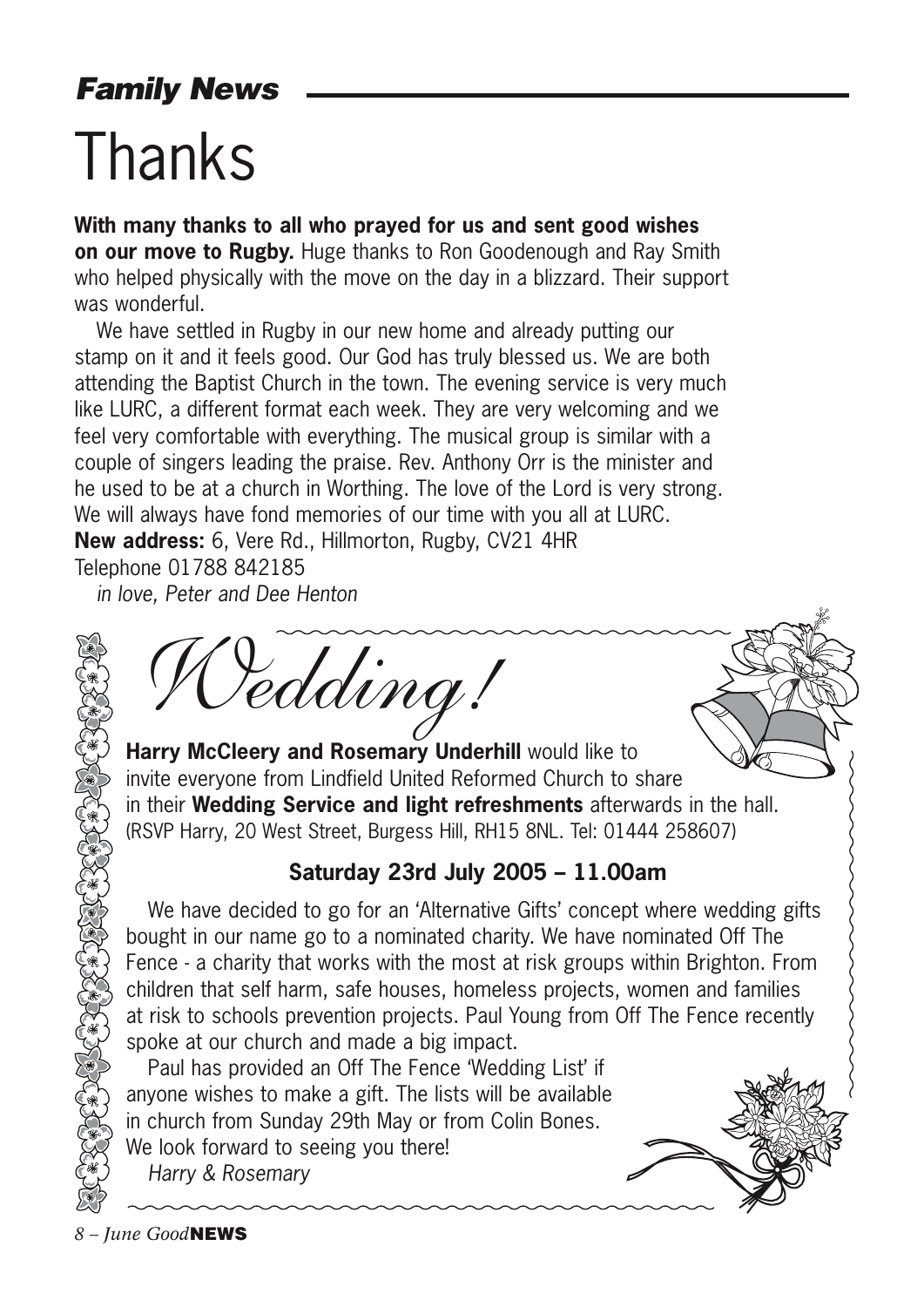#### **The Fellowship**

We meet this month on **Wednesday**  22nd at 2.45pm for an afternoon of 'Members favourite music'. Members are asked to bring a CD or tape to share their favourite music with other members. There will also be a 'Bring and Buy' stall. All are welcome to attend.

**Anne and David Elvin** and family would like to thank Colin and everyone in the church for their prayers, cards and messages of sympathy in the recent loss of our Mother, Rose Elvin. Our grateful thanks to all the staff and residents of Compton House for their constant loving care of Rose.

#### **THANK YOU from Interserve.**

Thank you so much for your gift of £1400 to support Interserve's work around the world. We have placed this donation in our Ministry Support Fund. We are so thankful for God's grace, protection, and provision over so many years knowing that you are supporting us financially and in prayer is a real encouragement – THANK YOU.

#### **Bereavement**

We offer our love and sympathy to **Ken Long** and the family on their recent loss of Shirley.

#### **Well Done**

A number of folks have been involved in raising funds for charity recently.

**Colin Bones** ran the London Marathon and raised just over £3000 for St Peter and St James Hospice.

**The Youth Group** spent a very cold night sleeping out in the church garden and raised nearly £450 for the Worthing Homeless Churches Project.

**Alison Hopson** and **Leesa Lemay**  with 3 other ladies each **swam 1,000 metres** in less than 30 minutes to raise £640 for the National Childrens Homes and the Butlins Swimathon Foundation which helps children.

**Alison** and another young mum had a dinner party in May at which they raised another £640 this time for Chailey Heritage.

Well done everybody for working so hard for the community.

### Balcombe United Reformed Church

**Bramble Hill, Balcombe, RH17 6HR Contact: Mrs Leonie Wren (01444 811253)**

Our main services are held at 11am on the first and third Sunday of each month and the children usually go out to Sunday School during the second part of the service. Visitors are always welcome.

Speakers for this month are as follows:-  **June 5th Philip Wren June 19th Colin Bones – COMMUNION SERVICE**

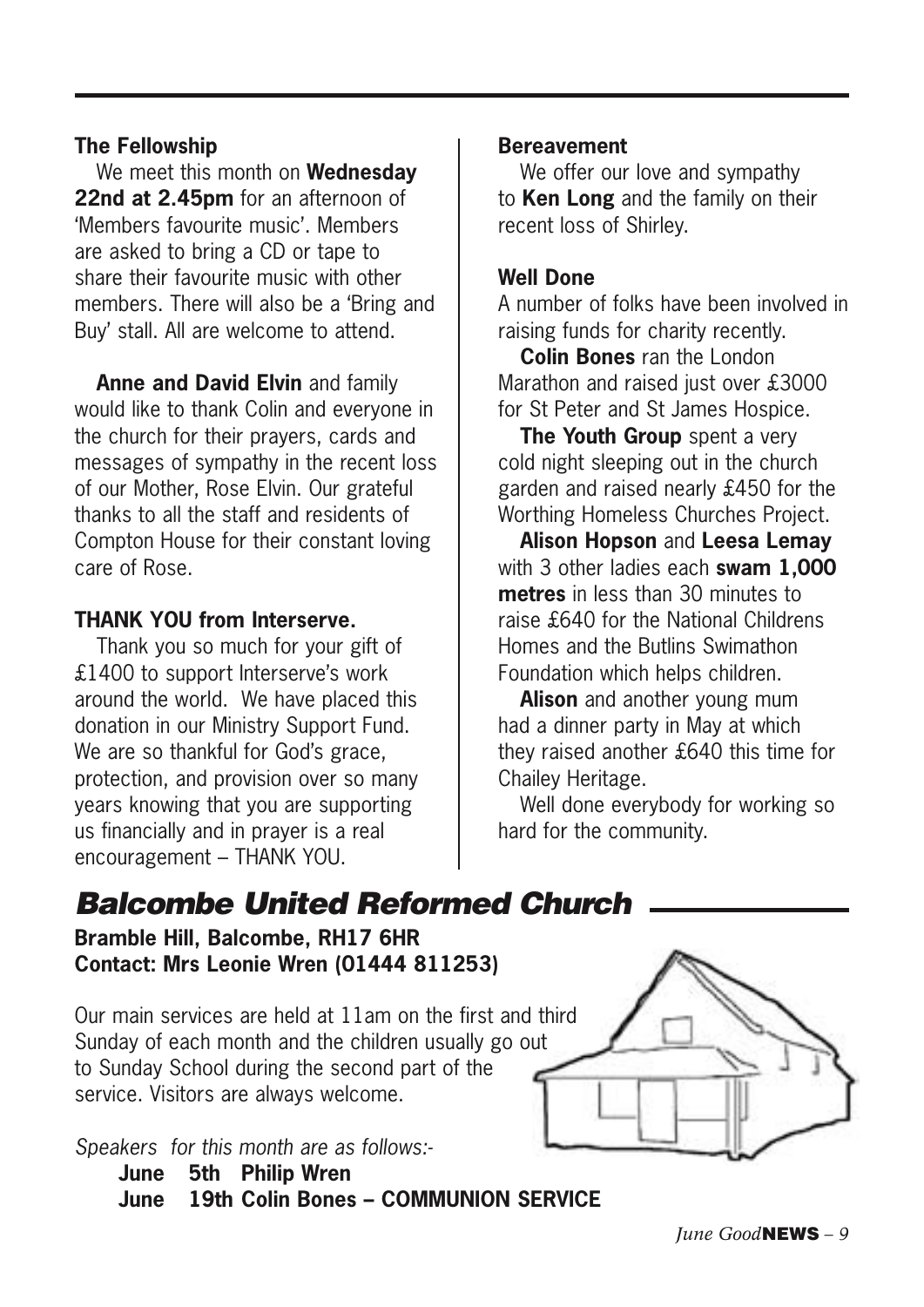#### News

#### **Joe Lunt's BB retirement**

I wish to give my sincere thanks for all the very kind remarks that were made at our April Display about my service in the 1st Lindfield B.B.Company and also for the letters received in a similar vein.

I am deeply appreciative of the very generous retirement gift presented to me at the Display and thank all those involved very much indeed.

I trust and pray that our Company will continue to thrive and to grow in strength in the years that lie ahead. Joe Lunt.

#### **Shirley Long**

It is with sadness that we write of the death of Shirley Long on May 1st. She was a great example of how to cope with a debilitating disease without complaining.

She was always so cheerful and interested in other people's lives. She was a member of Lindfield U.R.C. for about 30 years.

She will be missed by her many friends and we extend our sympathy to Ken who looked after her so devotedly. Barbara Shepherd.

### Family News

# BBC is cleared over Springer musical

**The BBC was cleared, on 9th May, by watchdogs over its decision to screen Jerry Springer: The Opera. The corporation was not in breach of broadcasting guidelines by showing the hit West End musical, which attracted an unprecedented 16,801 compaints about bad language and the depiction of Christian figures.** 

Ofcom said the images that caused most offence were part of a dream sequence and not intended to be realistic.

It added: 'The show's effect was to satirise modern fame and the culture of celebrity. Whilst the show clearly had the potential to offend, and indeed the intention to shock, it was set in a very clear context as a comment on modern television.' Metro 10 May 2005

# As the bell tolls

**A bell-ringer is still having the chime of her life – at the age of 90.** Rachel Selby has been going up and down towers at two churches since she was a child. 'I must have taken to it because I was the only girl to join the bell-ringing teams,' said Mrs Selby, who has had just two brief breaks from her hobby – during World War II and when she gave birth to her daughter. Metro 10 May 2005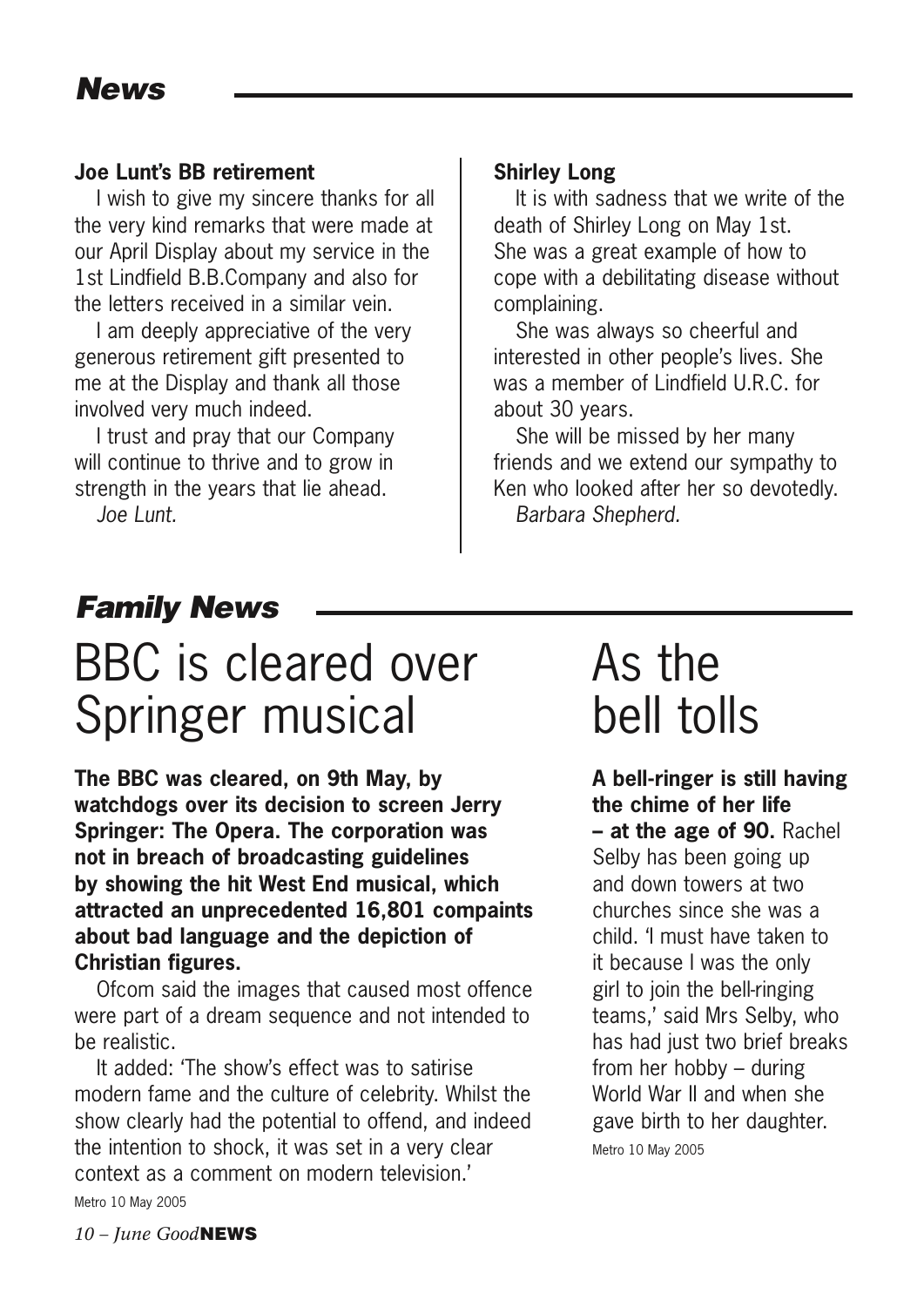### Monthly Mission Support

# Have suitcase – will broadcast

**When Samuel was with us he was able to visit FEBA in Worthing who broadcast the Good News of Jesus to people in Africa, Asia and the Middle East. He was very impressed with the research that was taking place to produce a ready-to-use mobile studio which could be hand-carried to any location.**  Well, FEBA now produce two of these portable studios each month. On the outside it looks like an ordinary suitcase you might take on holiday. Open the lid, however, and you have a ready-made studio! Weighing in at under 20 kilos, this compact little kit contains mixer, computer, mini-disc recorder, CD player, microphones and speakers

- in short, everything you need to produce a radio programme.

Many of Feba's audiences live in remote rural areas and some programme presenters have to travel long distances to a studio; and gathering people together to record discussions or songs can be a complex and costly business. The suitcase studio provides the perfect answer: Go to where the people are.

We are supporting FEBA this

month in prayer and in our giving so please visit the Mission corner of the Church for more information.

**QUESTION - HOW MANY SUITCASES CAN WE SEND OUT??** Bill Green



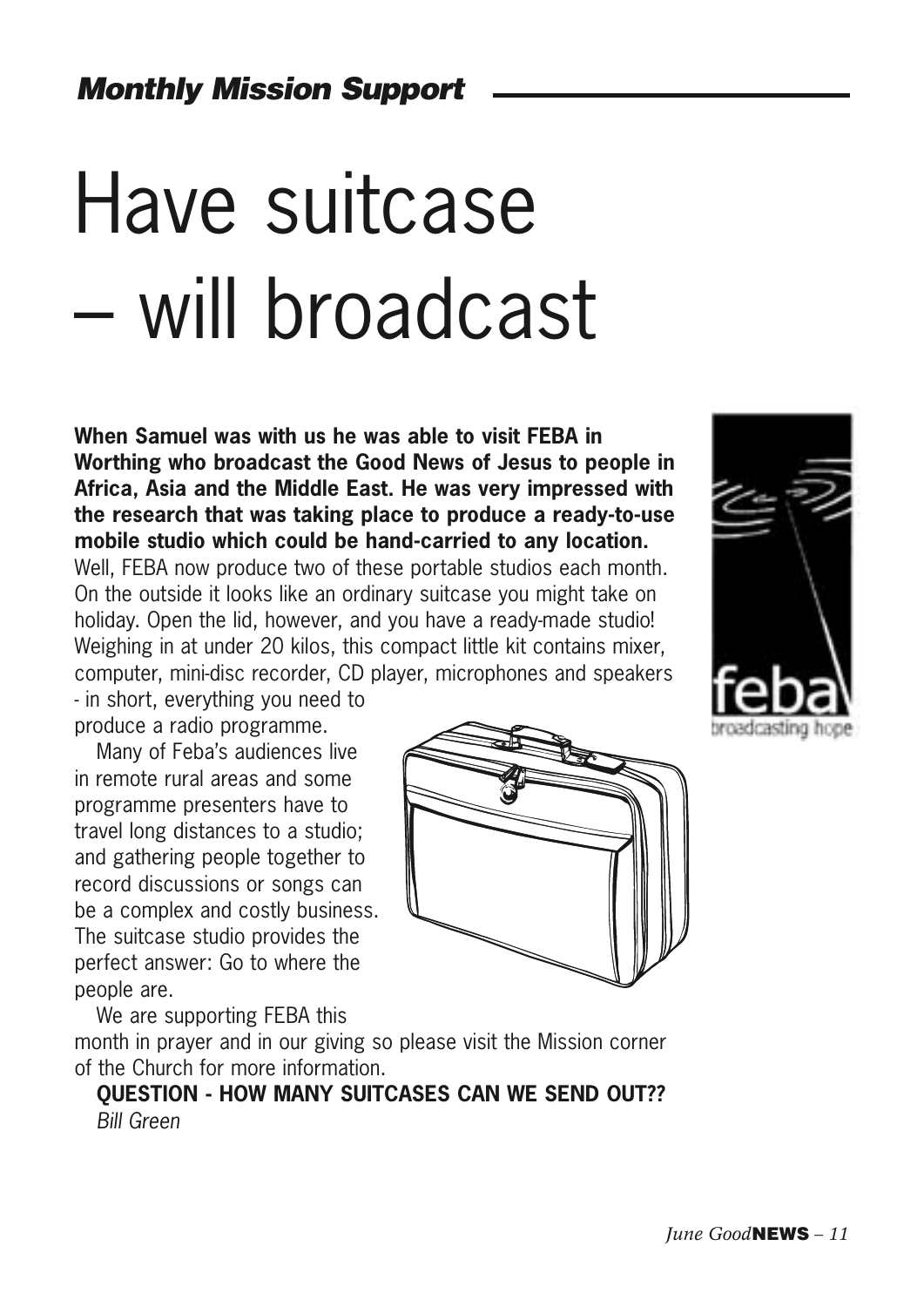### June church diary

| 2nd<br>Thursday  |                    | House Groups                                               | 18th<br>Saturday                         | $8.45 -$           | Saturday Morning                                                             |
|------------------|--------------------|------------------------------------------------------------|------------------------------------------|--------------------|------------------------------------------------------------------------------|
| 4th              |                    |                                                            |                                          | 9.30am             | <b>Prayer Meeting</b><br>at All Saints                                       |
| Saturday         | $8.45 -$<br>9.30am | Saturday Morning<br><b>Prayer Meeting</b><br>at All Saints | 19th<br>Sunday                           | 9.30am             | David Goodchild                                                              |
| 5th              |                    |                                                            |                                          |                    | and Stuart Dew                                                               |
| Sunday           | 9.30am             | Communion<br>David Goodchild<br>& Colin Bones              | <b>Fair Trade Stall between services</b> | 6.30pm             | 11.00am Stuart Dew<br>Adrian Cookney<br>and Colin Bones                      |
|                  | 11.00am            | <b>Healing</b><br>Colin Bones                              | 23rd                                     |                    |                                                                              |
|                  | 6.30pm             | David Nibloe<br>and Stuart Dew                             | Thursday                                 | 8.00pm             | Church Prayer<br>Meeting                                                     |
| 8th              |                    |                                                            | 24th                                     |                    |                                                                              |
| Wednesday        |                    | Lunch Fellowship<br>- Outing                               | Friday                                   | 7.30pm             | <b>Sussex East</b><br><b>District Meeting</b>                                |
| 9th              |                    |                                                            | 25th                                     |                    |                                                                              |
| Thursday<br>11th | 8.00               | <b>Church Meeting</b>                                      | Saturday                                 | $8.45 -$<br>9.30am | Saturday Morning<br><b>Prayer Meeting</b><br>at All Saints                   |
| Saturday         | $8.45 -$<br>9.30am | Saturday Morning<br><b>Prayer Meeting</b><br>at All Saints | 26th<br>Sunday                           | 9.30am             | Adrian Cookney                                                               |
| .2th             |                    |                                                            |                                          | 11.00am            | & Colin Bones<br><b>Communion</b>                                            |
| Sunday           | 9.30am             | Adrian Cookney<br>& Colin Bones                            |                                          | 6.30pm             | Colin Bones<br><b>HH &amp; District</b>                                      |
|                  | 6.30pm             | 11.00am Colin Bones<br>David Nibloe<br>and Colin Bones     |                                          |                    | <b>Evangelical</b><br><b>Fellowship</b><br>Clair Hall (no                    |
| 16th<br>Thursday |                    | House Groups                                               |                                          |                    | service at LURC)<br><b>OTHER LOCAL EVENTS</b><br><b>LISTED ON BACK COVER</b> |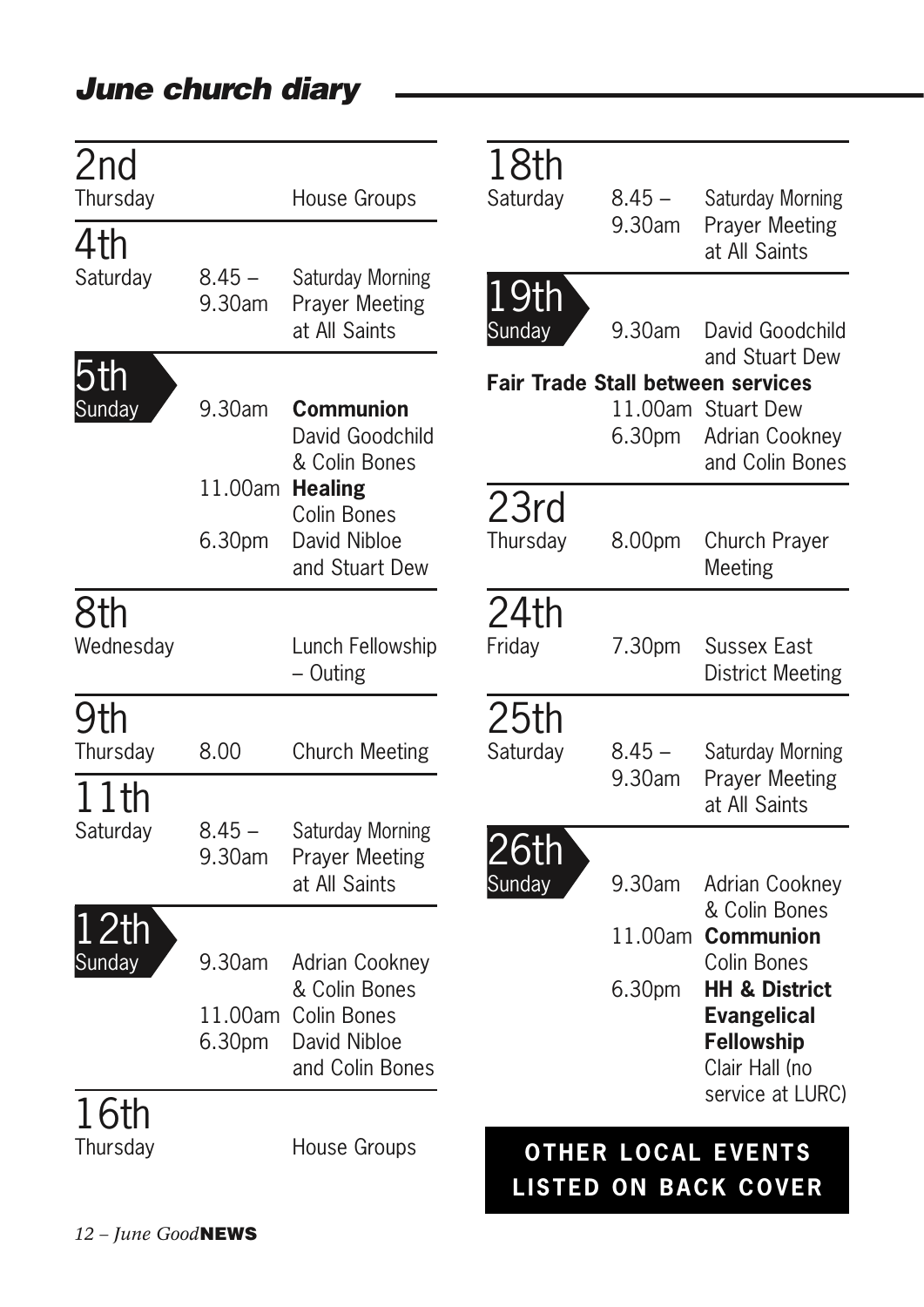### Men's breakfast **Saturday 11th June 2005 8.30 – 10.00am**

"Every man dies, but not every man truly lives" (Quote from William Wallace out of 'Braveheart'.)

**Our speaker, Steve Holloway lives in Staines with his wife Sarah and their three children; Elijah, Esther and Karis. Steve is the founding Director of east2west - an organisation of 18 youth workers working locally and nationally. Steve is also the founding leader of 'theRivers' - a growing network of house churches - committed to planting small, accessible, relevant and 'unreligious' churches.**

He is also a regular speaker at events, festivals and conferences including Spring Harvest, New Wine and Easter People. Steve has been a regular radio presenter and writes regularly for SU, CWR and Cross Rhythms.

Steve will be sharing from his passion for people and life. For many, Jesus and church are about religion, death and misery - but the true message of Jesus is the opposite. Imagine experiencing invigorating LIFE at work and with your family. It's been said that "Men are looking for an adventure to live, a beauty to win and a battle to fight" - now that's living"!

### Sunday services explained...

The **9.30am service** is an opportunity for all age groups to join in a relaxed informal time. There is a crèche, and after about 20 minutes children and young people up to age 14 go out to their own groups on most Sundays.

**Coffee** is normally served between the morning services and after the evening one.

The **11.00am service** is usually more set and formal.

At **6.30pm** it is sometimes a celebration, sometimes a quieter ministry time and sometimes an open communion service or something quite different!

**Personal prayer** is available after every service. Prayer requests and brief statements of praise for answered prayer can be put in the red book on the concourse table. We can also offer personal prayer ministry at home or in hospital.

We **do not take up an offering** during the services, but all those wishing to give are invited to place a gift in one of the bowls at the doors before or after the service. Thank you.

Cassette **recordings of services** can be borrowed free from the church.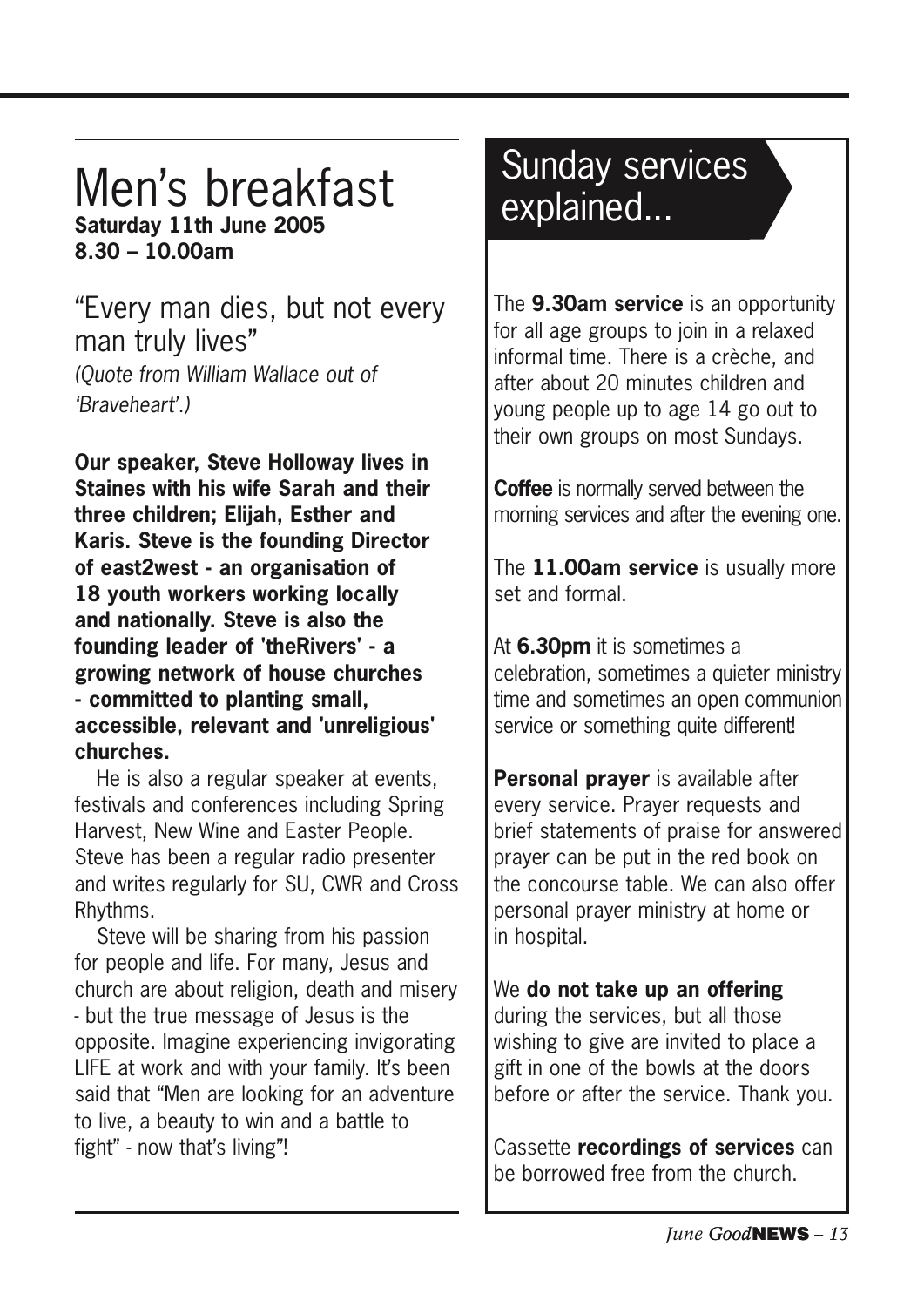# RH16 to SW18

**"Could you write five or six hundred words for your old friends in Lindfield," said the email from David Tingley, "people are wondering what you're up to."** Fair point. In fact, some of you may be wondering who we are; others remember us, but can't remember where we went. Well we've joined the elite ranks of the two homes families, living most of the time in Wandsworth, South-West London, but scurrying back to our little house in Lindfield every now and again. Not the most relaxing of lifestyles, but we've got into a sort of rhythm now – governed by necessity. You see, we haven't got a washing machine at our London home, so when we run out of clean clothes, we pile all the washing into the boot, and point the car towards the M23 – it seems to know the way – and within about an hour and twenty minutes, we're home. Or is Wandsworth home? We're not quite sure. We like the London lifestyle, especially with our over-60s bus, tube and train pass! Only a short distance from Clapham Junction station, the world's our oyster (at least to the boundaries of Zone 6), and we've enjoyed some good days off.

We're in Wandsworth, of course, not to see the sights of London, but because since last May I've been Interim Pastor of East Hill Baptist Church, and it's a funny thing, but I have only today seen for the first time a Baptist Union publication outlining the priorities of an Interim Pastor! Yes, you're right – things aren't so well organised in an Inner London church as they are in Lindfield URC! But we get by. "Go with the flow, Mike" was the wise advice given to me when I

arrived last May, so I've tried to do just that and have managed to keep my head above water most of the time.

We came here with the expectation that, with our Latin-American experience, we would help the two Colombian workers to integrate the Spanish-speaking and Englishspeaking congregations (then meeting separately). It hasn't quite worked out like that , because the Latin-Americans have largely drifted away, while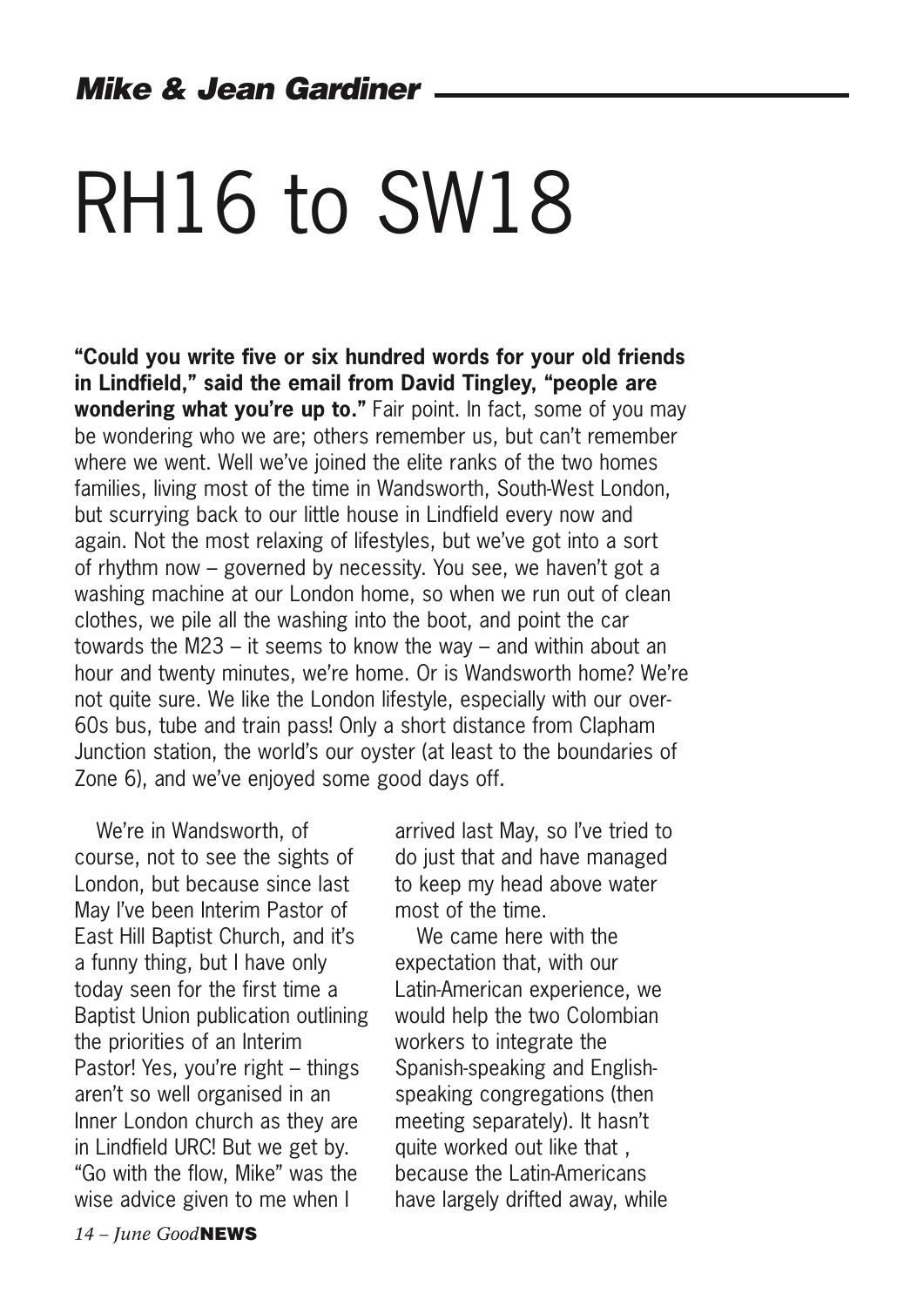the English-speakers, British, Carribean, African and Asian, have increased considerably. And, though we value our lovely elderly West Indian ladies, it is thrilling to see the average age dropping dramatically (I looked around at coffee-time after last Sunday morning's service and most of the people were under 35!) and – wonderful answer to prayer – we now have a musician, after struggling with a temperamental floppy disk system most weeks. Among the recent influx of young adults has been Bethan, a 23-year-old teacher who plays keyboard, guitar and, wait for it, bongo drums! Things are humming at East Hill!

But I've already told the church I'm retiring in August, so just when things are looking exciting, we're going to be on the move again. After all, that's what an Interim Pastor is supposed to do. The church still has problems, but is in much better shape than it was twelve months ago, and people are getting enthusiastic about the church's future. It's possible to believe that, if all our

recent new young worshippers stay with the church, East Hill Baptist might even be attractive to a prospective minister.

So, come September, we shall take up residence in Finches Gardens once more, to renew links with our many Lindfield friends and enjoy the delights of being able to hear the birds singing, and to breathe fresh country air. And enjoy every-day washdays of course! Mike Gardiner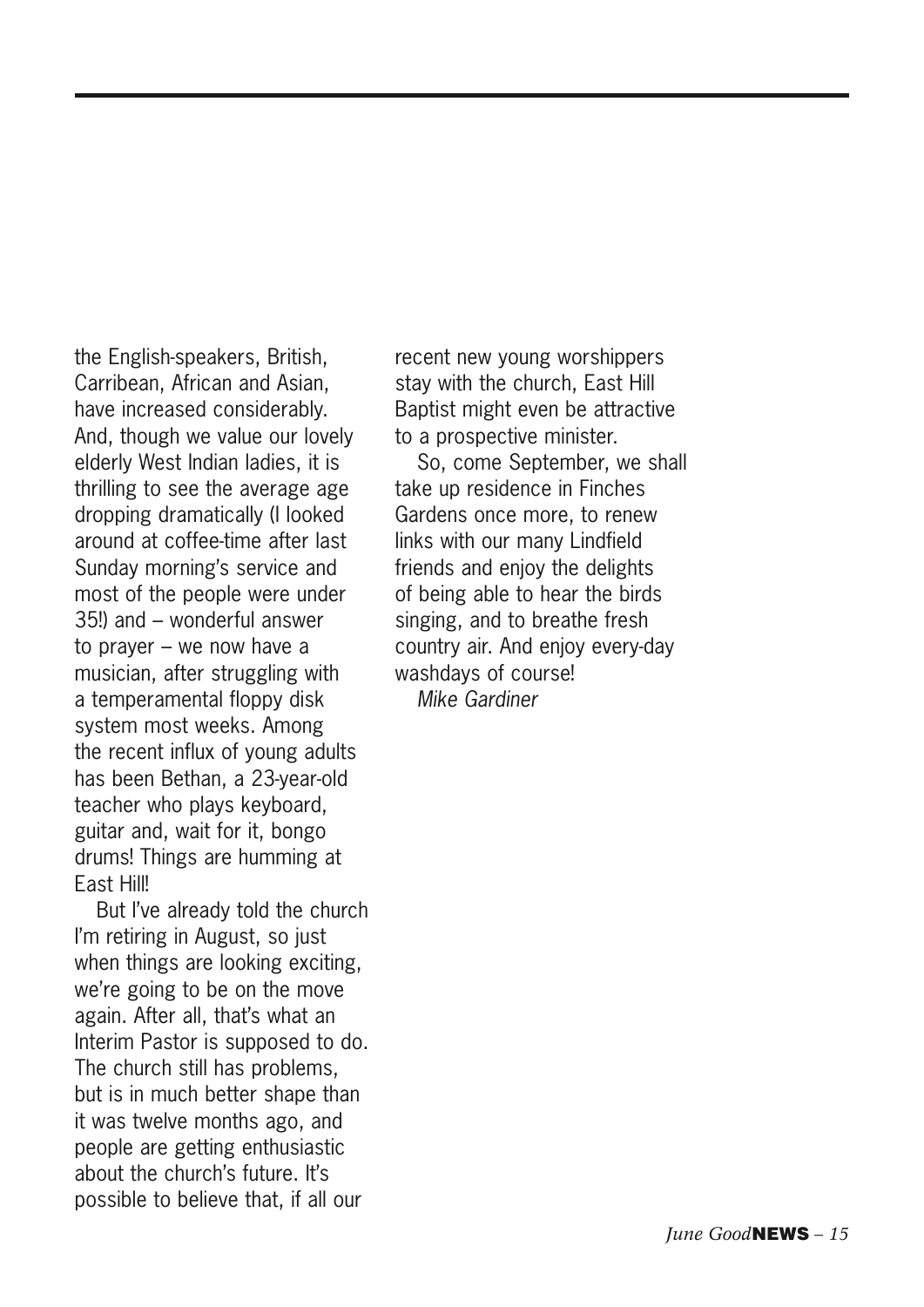### Lindfield Life

# Village Day

#### **Saturday 4th June will see the 27th Lindfield Village Day. We speak to June Tilley, the Honorary Secretary of the Village Day committee, as preparations for this years' big day get underway.**

June has been involved in Village Day for many years, but this is only her second year as secretary. The committee is a small team of local people and is a sub-committee of the King Edward Hall. Preparations for the day begin almost as soon as the previous Village Day has finished, with much to organise and plan for the year ahead.

The week starts on Monday 30th May (a Bank Holiday) with the run/fun run which sets off and finishes on the Hickman's Lane playing fields.

The run is now in its 21st year and as well as the six and a half mile run there is also a 3 mile fun run. Both events are very popular and last year over 350 people entered. "20 stewards man the length of the course and during the race I can be found manning the Spring Lane post from the comfort of a chair!" The route is also lined by The Red Cross and CERT, just in case

anyone should require help.

The procession starts at the Hickman's Lane Pavilion at 1.30pm and this year, as last year, it is headed up by the Newhaven Youth Marching Band. Each year we like to have themes for the procession and this year we have chosen the 60th Anniversary of the end of the 2nd World War, 400 years since the bonfire plot and 200 years since the battle of Trafalgar. It is free to enter and prizes are awarded to the best entries in each class. As the High Street and certain roads are closed for the duration of the procession, we do need to have a Police presence.

Once on the Common the procession entrants are judged and then the arena events will commence. These include a pet show, junior football, karate, line dancing and, of course, the traditional firing of the anvil.

There is much to do on the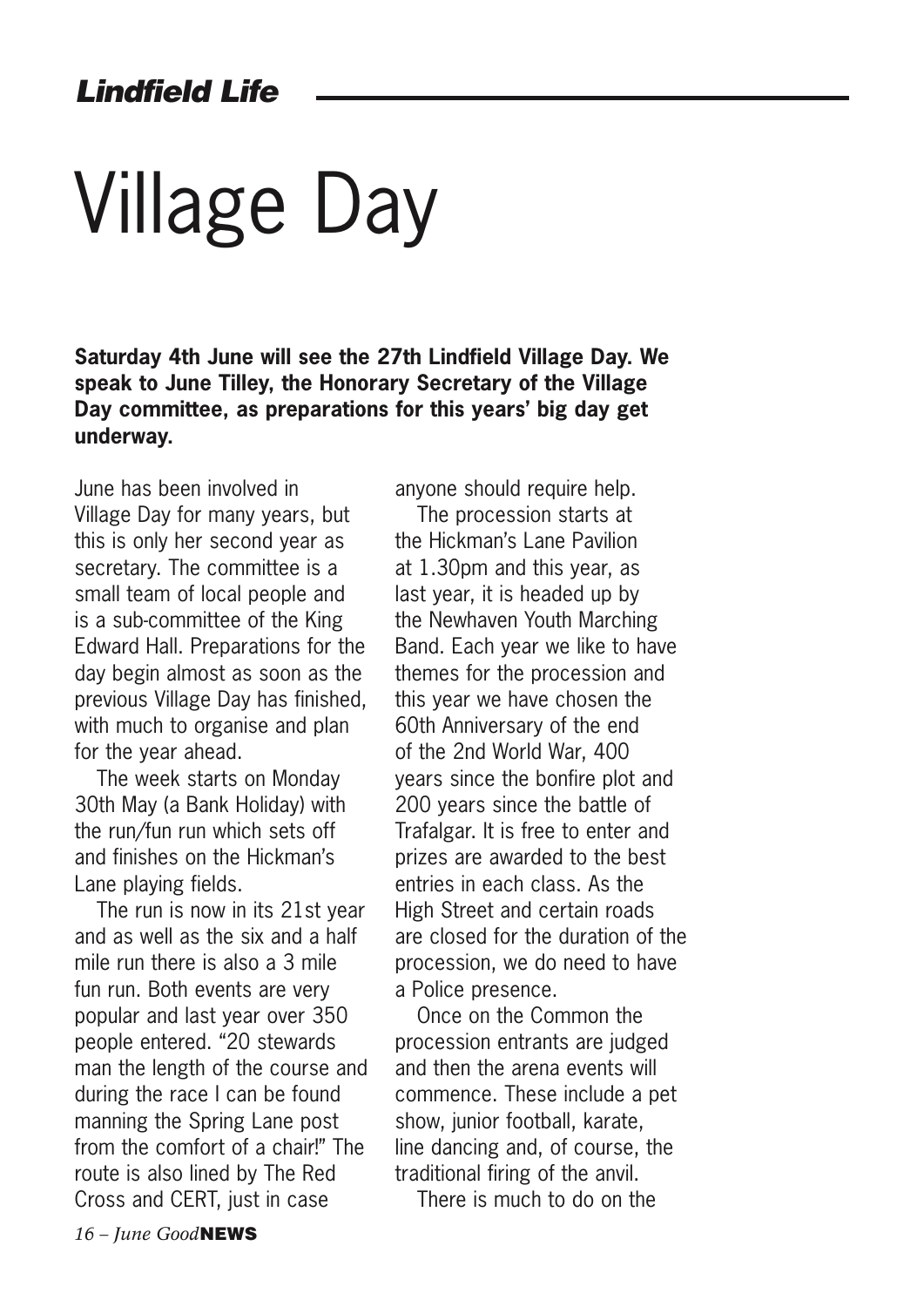

Common, not least look over some of the many stalls. Last year there were 91 stalls and there are already over 80 booked for this year. The stalls are generally run by local groups and

societies to raise funds. There is also, of course, the refreshment tent which is run by the three churches. The organisation of the stalls takes much planning and on the Wednesday before the event June and colleagues can be found marching around the Common marking out places!

The Raffle and Tombola stalls are run by the committee and are good fundraisers for the Hall. All money raised on Village Day goes towards the upkeep of the King Edward Hall and the Grand Draw is a good source of funds, mainly because there are some fantastic prizes! The hiring of stalls and the run/fun run entry fee is also another way of raising money.

The number of people that attend Village day varies and

is always dependant on the weather, but it is generally between 2000 and 3000. Many people stay on for the grand

draw, which is at 4.35pm, to top-off what is a great annual village event.

# Tell everyone about it.

If you run a club or group in the local community that you would like to talk more about, submit an article/information to the editor – it would be great to see more of what is going on in/around the village.

Contact details on page 2.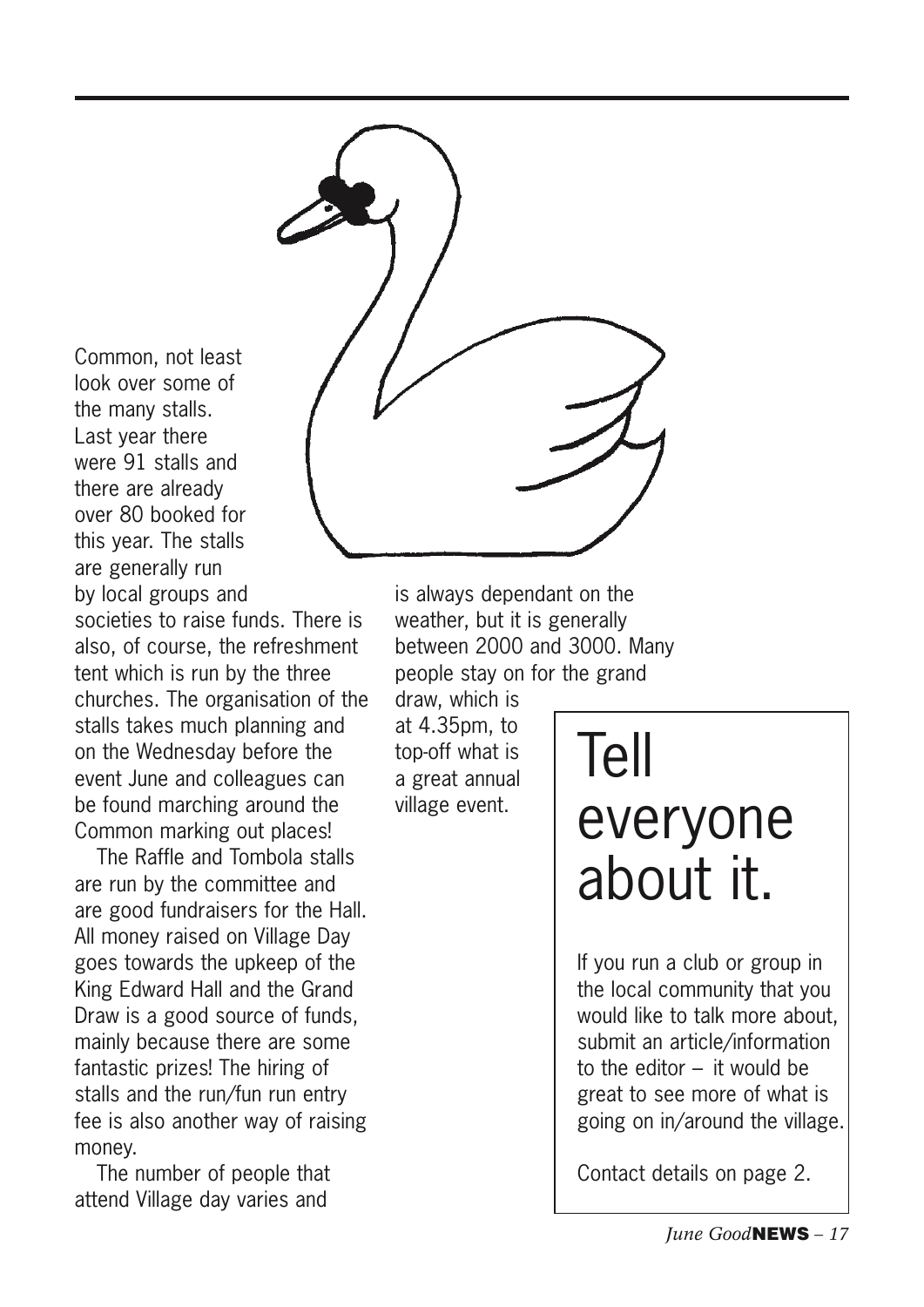# Coming up for Sundays in June



**Our morning services will focus on "It's Time for Hope." More than 60% of the population say they regularly turn to their horoscopes. And every week, over £85 million of lottery tickets are sold. Add to that the multitudes who turn to mediums or tarot cards. People everywhere are on the lookout for hope. Time for Hope features hope as an important value for today encouraging us to present our Christian message by engaging with some of the contemporary questions in society. The Time for Hope concept comes from the Evangelical Alliance and provides the basis for sermons to be aligned with the Bible study notes used in housegroups to provide an integrated approach.**

The evening services again look an interesting and fulfilling mix. To begin we have a special service to mark Environment Sunday. To conclude we join with fellow Christians in our area for a joint celebration at Clair Hall. In between we look at two more of the seven miracles in John's gospel.

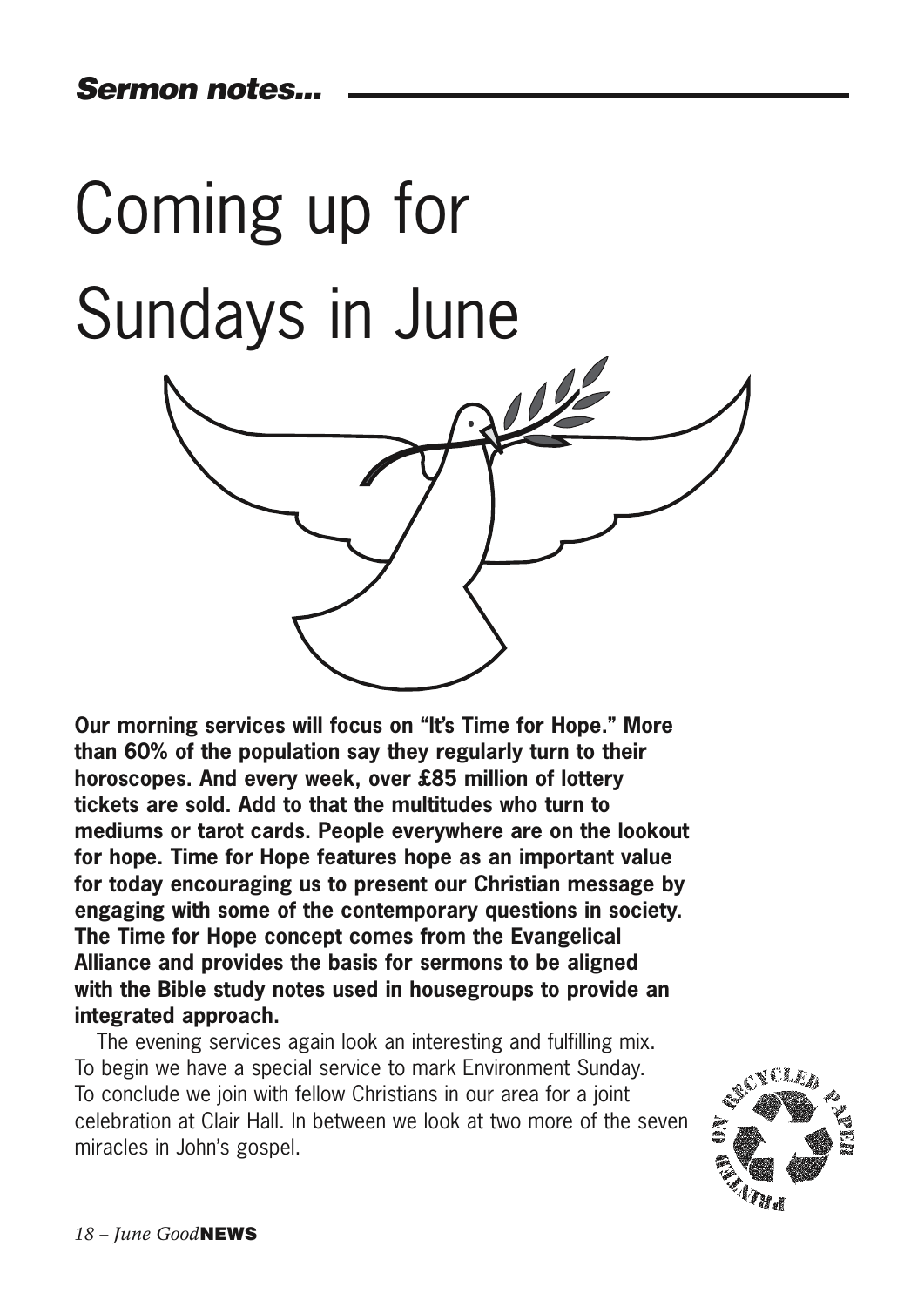**5TH JUNE – HOLY COMMUNION & HEALING "IT'S TIME FOR HOPE" BEGINS**

**9.30 am** – **Holy Communion 11.00 am** – Healing Service

### Jeremiah 29: 1-14

– Why Hope?

Christians celebrate a living hope, not merely based on God's track record – which is supremely illustrated in the resurrection – but in present reality. Through our relationship with God through Jesus Christ we have hope for the future

Preacher – Colin Bones

**6.30 pm** –Service for Environment Sunday led by Stuart Dew.

#### **12TH JUNE – JIGSAW SUNDAY**

**9.30 am** – Jigsaw for children & Morning Worship **11.00 am** – Morning Worship

## 1 Peter 3: 8-22

– Sharing Hope Christians will be people of hope and we must be prepared to give a reason for that hope. Hope is to be shared. Preacher – Colin Bones

#### **6.30 pm** – **Holy Communion**

Signs for Today 2 – Faith

John 4: 43-54 Preacher – Colin Bones

#### **19TH JUNE – HOLY COMMUNION**

**9.30 am** – Morning Worship **11.00 am** – Morning Worship Stuart Dew leads our services and brings the word as God leads

**6.30 pm** – Evening Service Signs for Today 3 – Restoration

John 5: 1-15 Preacher – Colin Bones

#### **26TH JUNE –HOLY COMMUNION**

**9.30 am** – Morning worship **11.00 am** – **Holy Communion**

### Romans 5: 1-11

– Giving Hope Hope is real. It is out of adversity that we find our hope in the living Christ who does not disappoint us. Preacher –Colin Bones

#### **6.30 pm** – **Celebration Service**

We join with Christians from our area to celebrate at Clair Hall.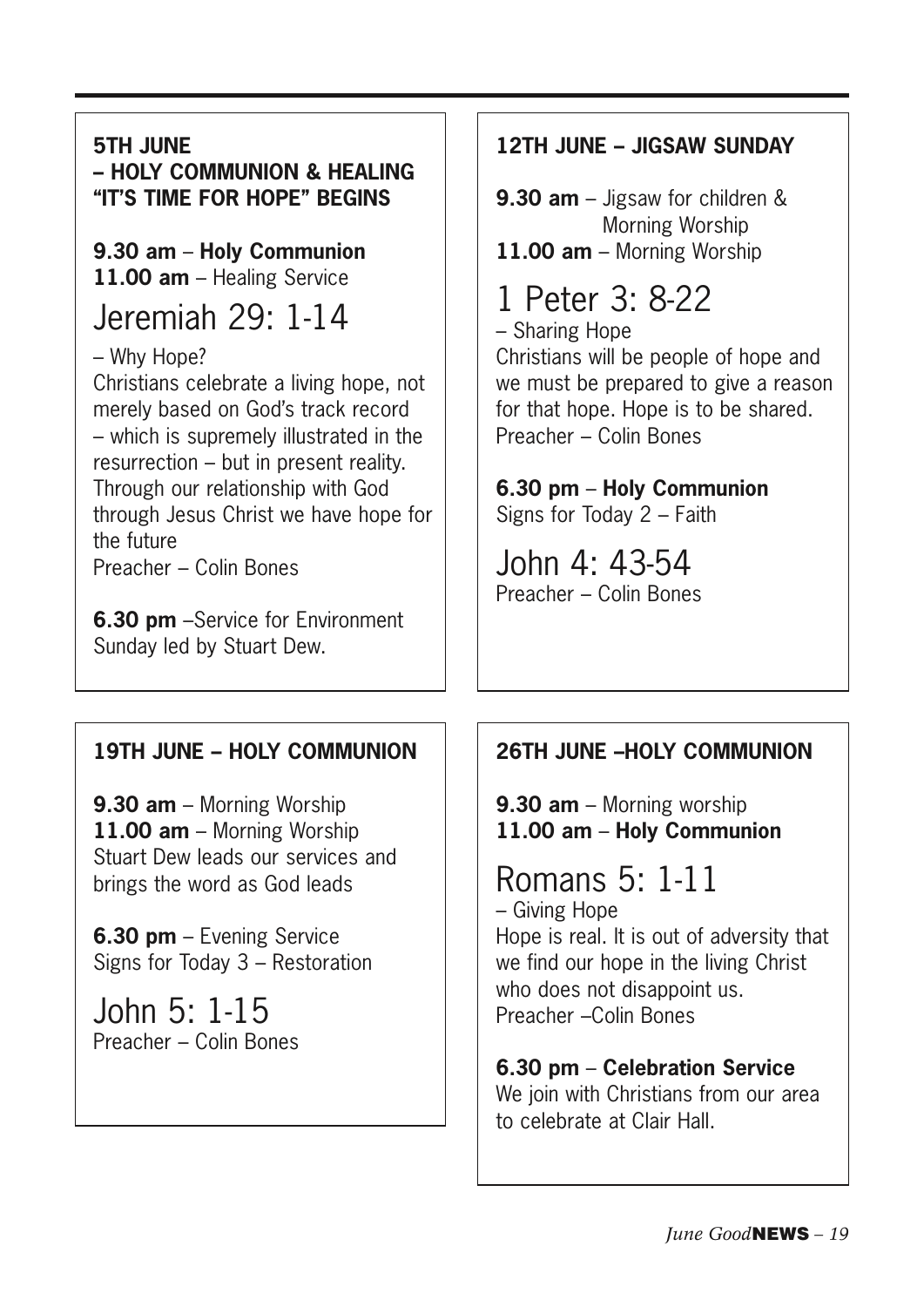# Sleep out!

**Editor's note:** Apologies for this not appearing in last month's magazine. I trust you all enjoyed the photo on the inside cover!

**On Saturday 19th March at 7.00pm, members of the youth group including myself along with five others set ourselves the task of sleeping outside in cardboard boxes to raise funds for the Worthing Churches Homeless Project.**

We got an insight into the bitter conditions of life on the streets and we were only in the church garden! We all climbed into our boxes well into the evening and tucked into some sweets and cake (very nice!) and had some games, but before long we had lost the energy to do a thing and had all fallen into a deep sleep by midnight. But that didn't last long as we all seemed to wake up at least three times throughout the night to some not so nice temperatures. I myself had four layers, a box the same length as me and a sleeping bag yet

waking up to the chill. The weather was cold to say the least but we braved it to the next morning when we got the most wonderful full English breakfast from Tina Elphick and Fay Jones. THANK YOU VERY MUCH! I am writing this just after being to the 'Off the fence' mission supper which was great and covering the same issue of homelessness. What we did was only a small contribution but we thoroughly enjoyed it and would definitely do it again. I would also like to thank Charlie and Marion for organising it all. Alex Hall

still was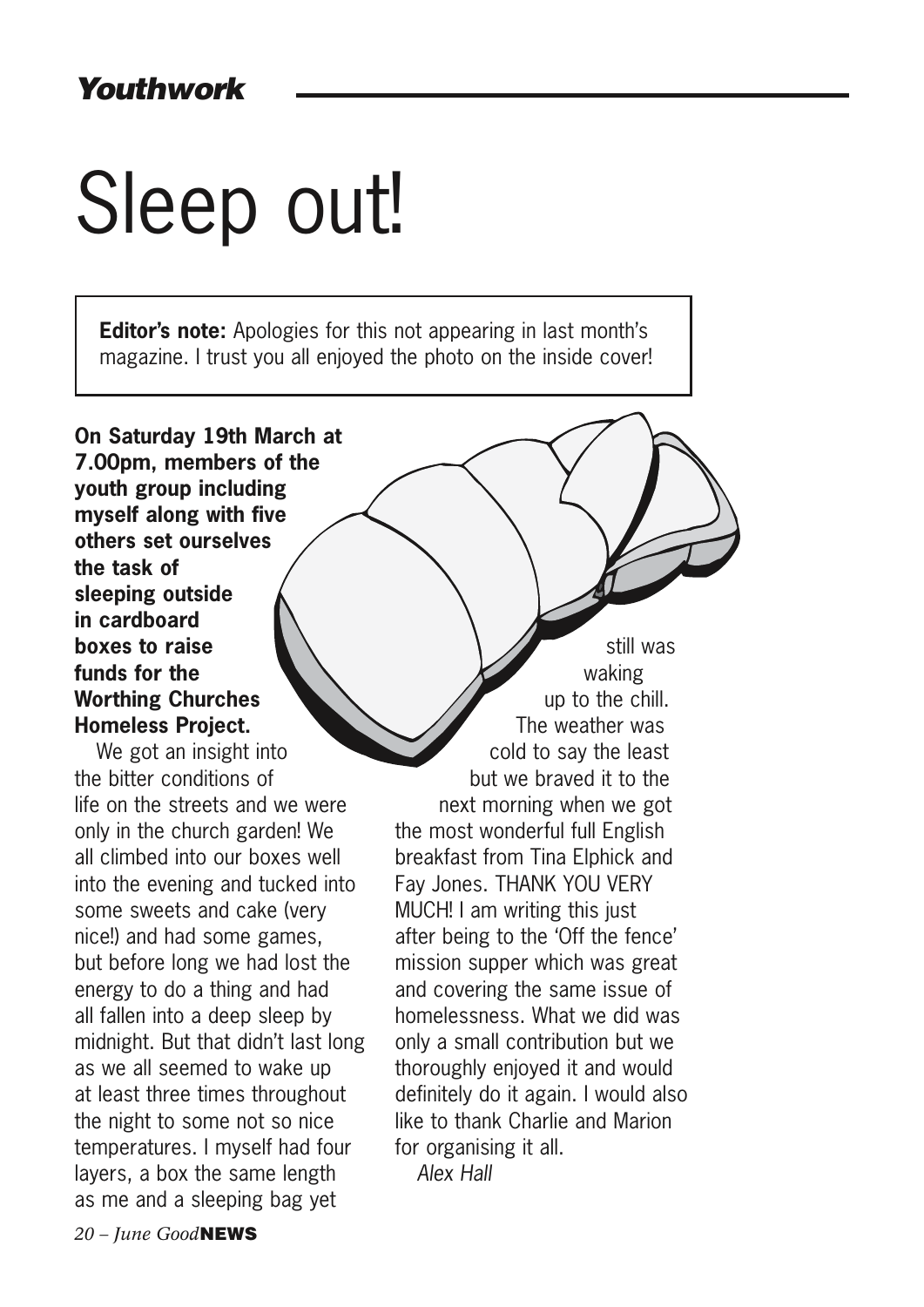

# Brigade activities

**Our Juniors were mighty pleased with themselves when they won the Battalion Spring Competition held at Portslade URC. Our team, consisting of Francisco de Freitas, Alexander Pippard, Matthew Dew, and Wesley Heyward, scored particularly well in a general knowledge quiz, which put them ahead of the other competing teams.** 

They did not fare so well at the five a side Football Tournament held a few weeks later at the Burgess Hill Triangle Centre. Although they won two games, and drew two, they were beaten into 3rd place this year by the 9th Brighton and 2nd Burgess Hill Companies. Our team was Francisco de Freitas, Alexander Pippard, Daniel Baker, Matthew Dew, Charlie Horton and Wesley Heyward.

At our Display in April, we honoured Joe Lunt, our longest serving Officer, who retired last year. The Battalion President, Derek Hinton, presented Joe with a cheque for £300 donated by former members, and a deskset engraved with the years of his service to the Company. Messages of tribute to Joe from his son Simon, working in the Middle East, and Paddy Lay, our former Captain, were read out.

Items put on by the Boys at the Display included a celebration of St George's Day by the Anchor Boys, and a sketch based on David and Goliath by the Juniors; Stuart Dew took the part of Goliath, and crashed to the floor with a mighty thump when 'hit' by a shot from a sling fired by David - played by grandson Matthew! The Company Section gave a demonstration of their newly acquired drumming skills. At the time of writing the Company Section lads are gearing up for their Five a side Football Tournament: we wait with bated breath to see if they succeed where their younger brothers did not.

Three Company Section Boys (Alex Hill, Ben Horton, and Alex Batchelor) joined with some of our comrades in the 26th Brighton for a Duke of Edinburgh Bronze Expedition, camping in the vicarage grounds at Turners Hill in a night of pouring rain which did not dampen their spirits.

Finally, we congratulate Catherine and Peter Snashall on the arrival of George, a brother for William.

Geoffrey Cocksedge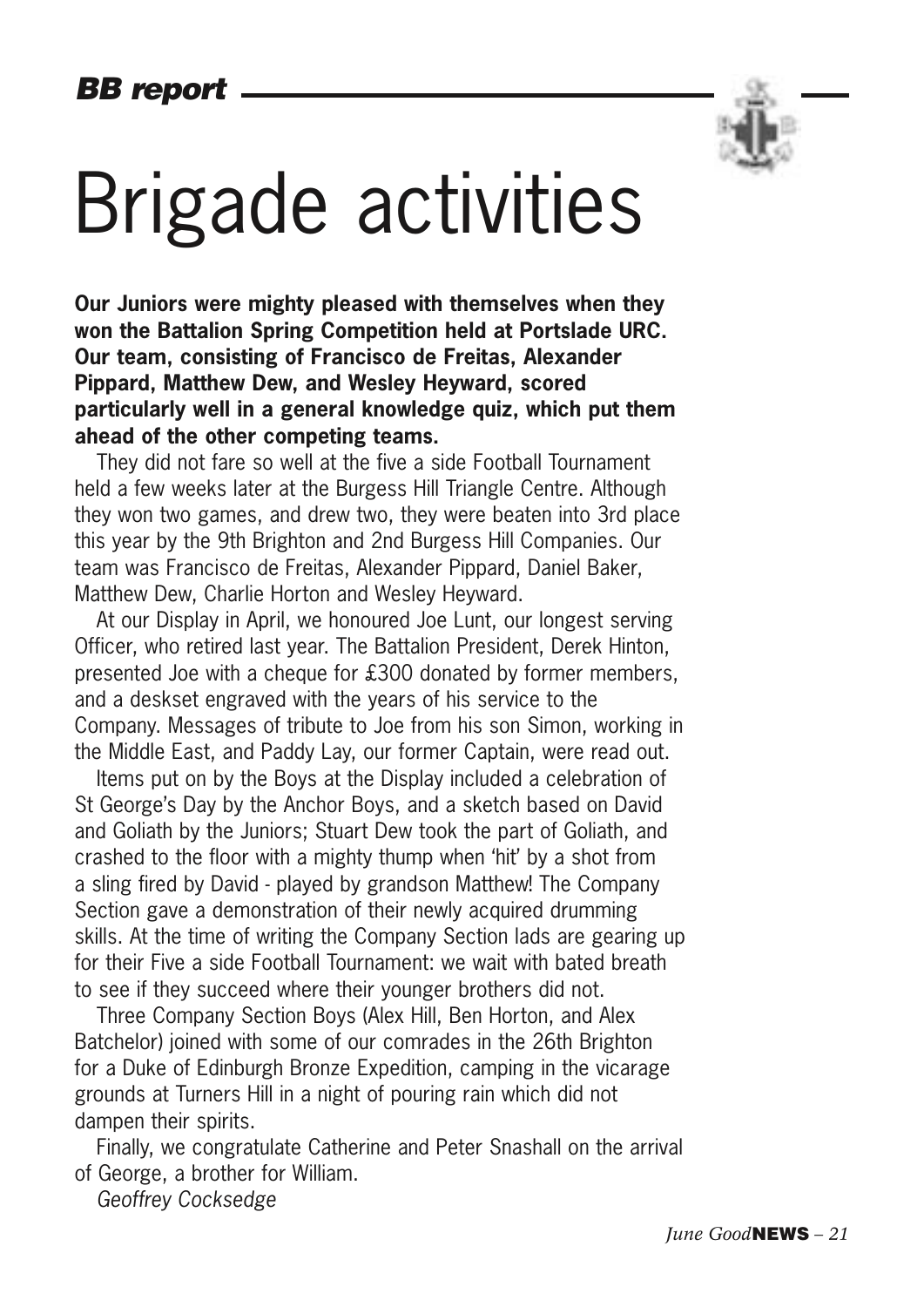### Youthwork

# Zest

**Since it started in January, ZEST has really taken off. Held on a Wednesday at the church, the numbers of young people attending have risen dramatically and four different age groups are able to enjoy a range of activities, as well as learning more about God.**



Around 90 children now attend ZEST, some of whom come along to church on a Sunday, and some who don't. Each group has a dedicated team of leaders who arrange a wide variety of things to do, sports/team games, cooking, craft and tuck time. ZEST is unsurprisingly proving very popular.

The climax of the year will be when the leaders take a group of 24 young people to SPREE, a camping weekend run by the Crusaders organisation, with other youngsters from all over Kent and Sussex also attending.

Kirsty (aged 10) and Luke (aged 9) Biersteker have been coming to ZEST since it started; these are some of their comments:

"I really enjoy going to ZEST. It has given me a chance to meet some new people and make new friends. We start each week with sport in the big hall and then it's tuck time. When we are eating our tuck we have quiet time, where we normally look at a passage from the Bible or learn a memory verse. Then it is choice time where we can do craft or cooking or more sport. I really enjoy the craft time"

"ZEST is great fun. My favourite bit is the sport and games and now there are new basketball hoops to use. I also like playing the giant Jenga game. In the craft bit I have made aeroplane insects, a pencil case and a stained glass window. I always have a really good time"

ZEST meets each Wednesday during term time and is for girls and boys who are in year 1 to year 8. If you would like further information, or know someone who would like to join, please contact the co-ordinator, Clare Nibloe on 07940 584679.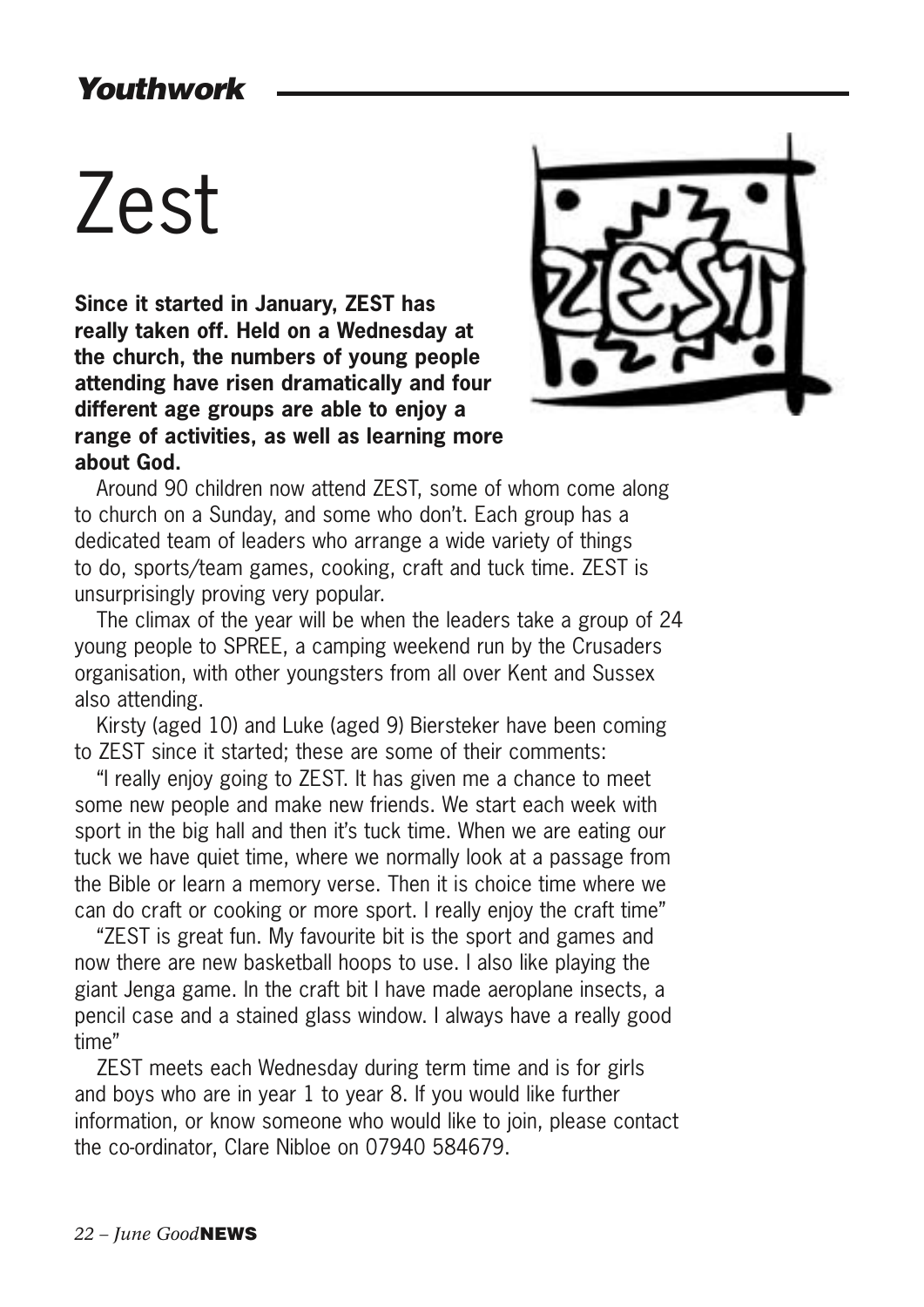# Choirs of Angels

**The Royal Albert Hall is a musical institution. Even if you have not stepped foot inside, you will surely be aware of its stature within the performing arts industry – particularly in the classical sphere (although certainly not exclusively)**  $M_{\text{cell}}$  **and the contraining of the statute within the performing arts industry – particularly in the classical sphere (although certainly not exclusively). Well, opportunity had not arisen**  scratch REQUIEM **in my life to pay the 19th century musical round-house a visit, until last month.** 

Sunday , 08 May 2005 A rather spontaneous decision led to me propping up the theatre bar, supping Guiness and getting to know the barman! Although the story of his life back in Brazil, the cost of visas and the fact that he left his fiancée after finding another woman was all very interesting; you, with me, move on my friends!

Once in the auditorium, I was greeted by the familiar juxtaposition of state-of-the-art 'techie' equipment adorning the traditionally ornate balconies. Similarly out of place, it was at that point that my phone rang: it was my mother, calling from across the 5000- seater hall!

She and some 2,500 other amateur singers (including Carol & John Merrett, Elise Burden and Brenda Johnson from LURC) were in place to sing Mozart's Requiem. Accompanied by soloists and a full orchestra (conducted by David Willcocks) they were magnificent! Coming from someone who tends to regard classical music as more of an interference on the airwaves than a joy, I realised the awesome power of these voices within the context of this classical bullring. There are other feelings/emotions that are raised by more modern 'chorus', of course, but this was altogether very different and beautiful.

However, whilst the performance up-front went off without a hitch, high up in the cheap seats commotion was caused by two lively gents with a propensity to wave their arms about! Their random and bizarre movements added nothing to the performance to my way of thinking, nor the unfortunate punters sitting next to them! Just goes to show, I guess, angels were certainly singing that night but that doesn't stop the dark forces piping up too!

David Tingley

EQUIEM<br>Sir David Wilsocks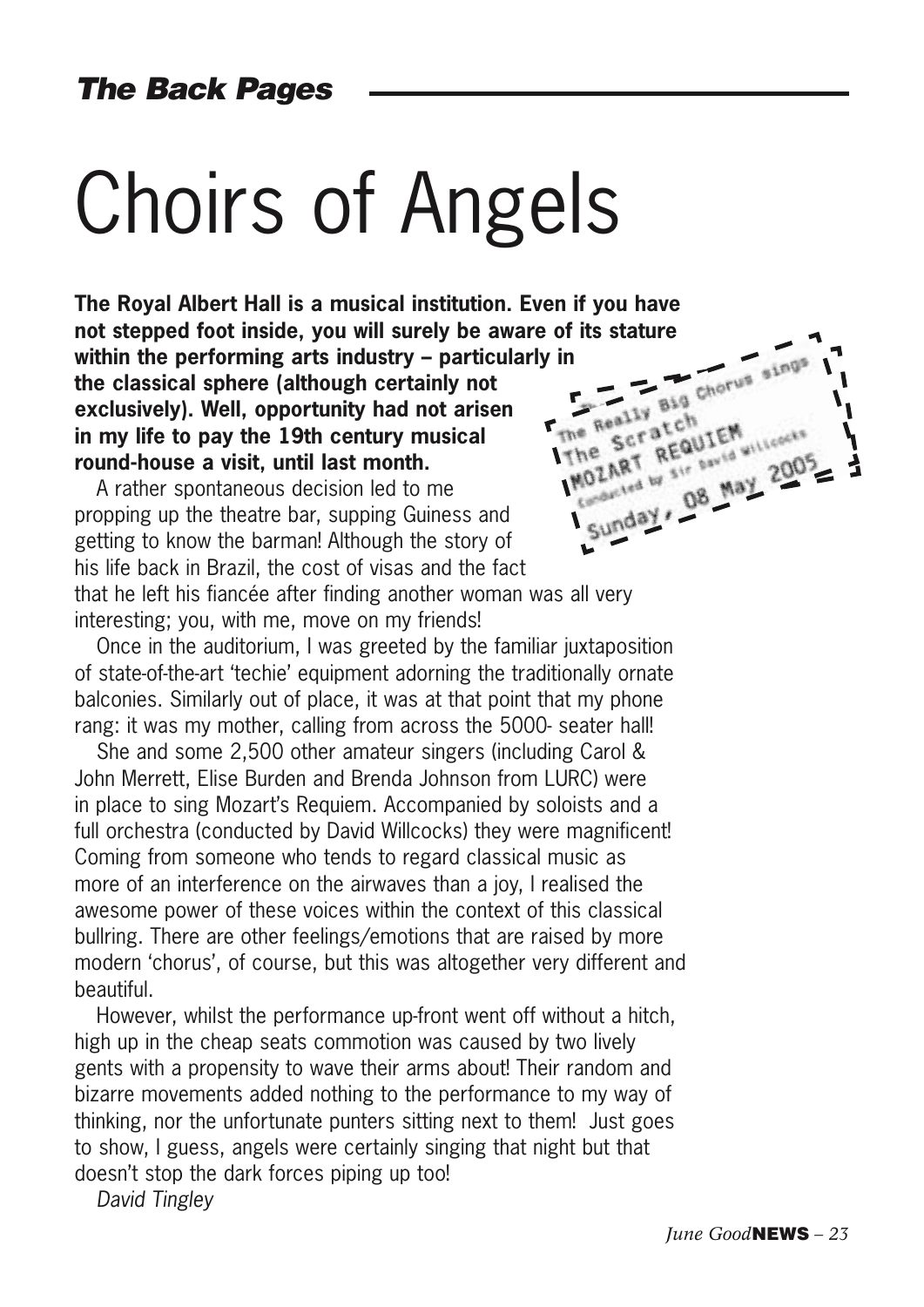# Connecting with Gill!

**Gill Martin, who co-runs 'Coffee Connection' Coffee Shop on Lindfield High St, lets us into a few secrets as she answers our questions for us.**

- 1: For how long have you run the shop? 7 years.
- 2: What do you know of the history of the building you are in? Originally accommodation for brewery staff. Then several retail shops.
- 3: What has been your favourite customer experience? Not one specific experience, but generally getting to know our regular customers and seeing them come back again and again.
- 4: What is your best-selling line? Capuccino.
- 5: Why have a shop in Lindfield? Thriving commercial High Street in a historic and attractive village.
- 6: What percentage of your stock is produced locally? 75%. We roast all our own coffee and try to support other local businesses by buying cakes, bread and juices locally.
- 7: Total number of staff? 4 part-time.
- 8: What time do you have to get up for work? 7.15am
- 9: Which is your busiest day? **Saturday**
- 10: Opening times? Tues-Fri 9-5 Sat 9-3





### **Flower Rota**

#### **Arranging Distributing**

- 12 Lucy Thom Sue Tester
- 19 Hilda Donegon Dorothy Forster
- 26 Janet Wade Betty Peter
- 
- -
	-
	-
	- 31 Fiona Tingley Sue Tester
- June 5 Heather Swann Heather Swann
- July 3 Wedding Flowers Jacqueline Wood 10 Wedding Flowers Iris Bingham 17 Lyn Tucker Fiona Tingley 24 Wedding Flowers Heather Swann

*24 – June Good*NEWS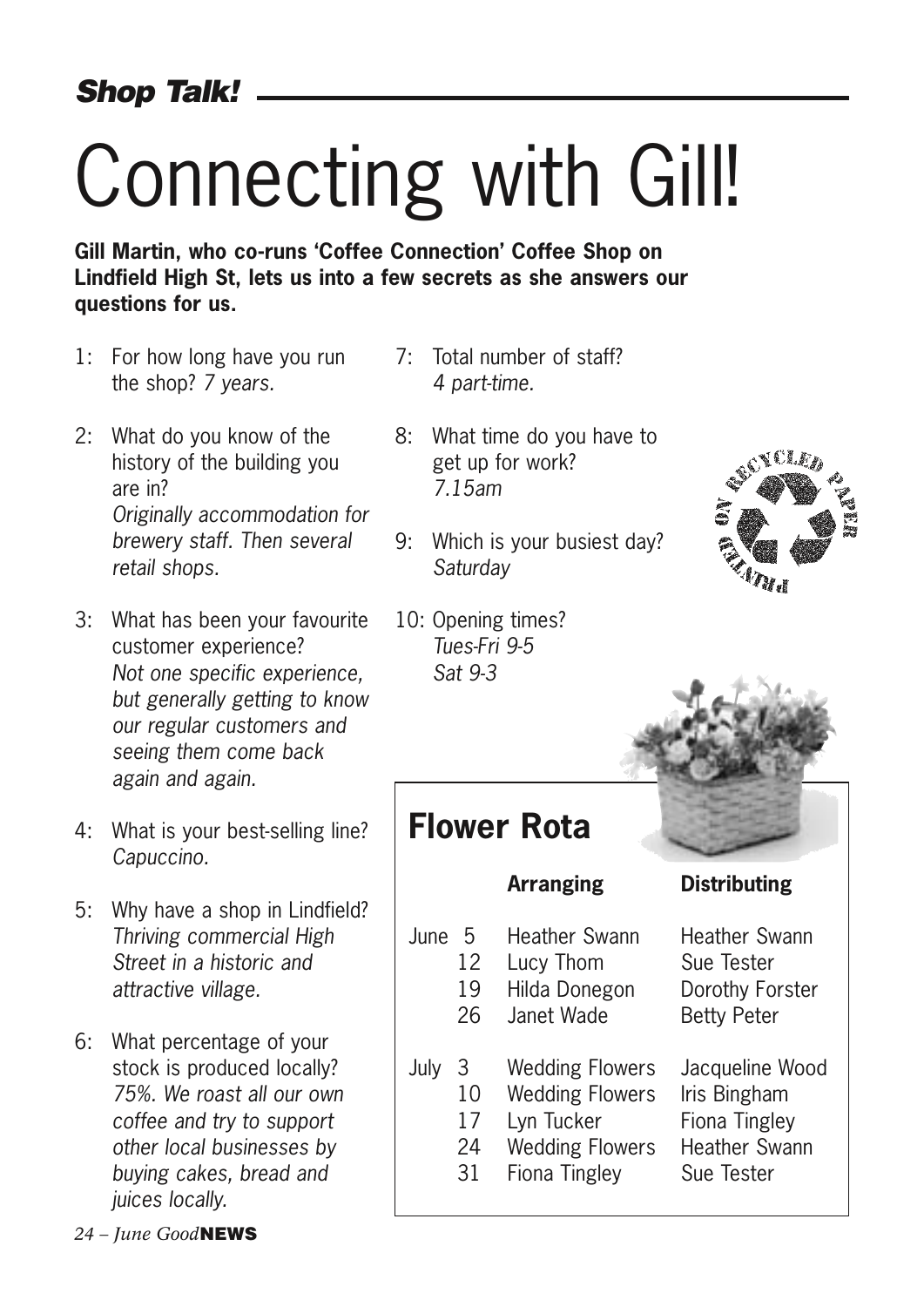### Church activities \_\_\_\_\_\_\_\_\_\_ Phonebook \_

#### **SUNDAY WORSHIP:**

| 9.30am | Service for all the family, including |
|--------|---------------------------------------|
|        | crèche and Junior Church              |
|        | (Most weeks, children leave after     |
|        | 20 minutes for their own activities)  |
|        | Holy Communion (1st Sunday)           |
| 11.0am | Morning Worship                       |
|        | Holy Communion (4th Sunday)           |
| 6.30pm | <b>Evening Service</b>                |
|        | Holy Communion (2nd Sunday)           |
|        | Healing services as announced         |

#### **PRAYER MEETINGS:**

|        | An Hour of Prayer             |
|--------|-------------------------------|
| 9.45am | Short Service of Intercession |
|        | Church Prayer Evening         |
|        | (4th Thursday)                |
| 7.30am | Prayer Meeting in the Lounge  |
|        | 9.30am<br>Thur 8.00pm         |

#### **REGULAR ACTIVITIES:**

| Sun        | 6.30pm             | Sunday Evening Youth Group     |
|------------|--------------------|--------------------------------|
| Mon        | 6.30pm             | Boys' Brigade - Junior Section |
|            |                    | $(8-11 \text{ years})$         |
|            | 7.45pm             | Boys' Brigade - Company        |
|            |                    | Section $(11 + \text{years})$  |
| <b>Tue</b> | 10.00am            | <b>Stepping Stones</b>         |
|            |                    | (Parents and toddlers)         |
|            | 7.45pm             | In Touch (4th Tuesday)         |
| Wed        | 2.45pm             | The Fellowship (4th Wed.)      |
|            | 5.30pm             | Zest 1:2, 3:4                  |
|            | 6.45 <sub>pm</sub> | Zest 5:6, 7:8                  |
| Thur       | 10.00am            | Pop-In (for coffee and a chat) |
|            | 8.00pm             | Church Meeting (2nd Thur.)     |
| Fri        | 5.30pm             | Boys' Brigade - Anchor Boys    |
|            |                    | (5–7 vears)                    |
|            |                    |                                |

House Groups normally meet 1st and 3rd Thursday

**The church is open Monday to Saturday from 10.00am to 12.30pm**



| Church (payphone):               |              |  |
|----------------------------------|--------------|--|
|                                  | 01444 484620 |  |
| <b>Minister's office number:</b> | 01444 487607 |  |
| <b>Boys' Brigade:</b>            |              |  |
| Geoffrey Cocksedge               |              |  |
|                                  | 01444 474007 |  |
| <b>Cradle Roll:</b>              |              |  |
| Sue Tester                       | 01444 482810 |  |
| <b>Flowers:</b>                  |              |  |
| <b>Betty Billins</b>             | 01444 484494 |  |
| <b>Hall Booking Secretary:</b>   |              |  |
| Audrey McKee                     | 01444 415031 |  |
| In Touch:                        |              |  |
| Sue Waller                       | 01444 455047 |  |
| <b>Lunch Fellowship:</b>         |              |  |
| Wednesday:                       |              |  |
| Janet Drayton                    | 01444 456161 |  |
| Friday:                          |              |  |
| Gwen Hillman                     | 01444 456963 |  |
| Anne Parker                      | 01444 473519 |  |
| Magazine: Editor:                |              |  |
| David Tingley                    | 01444 451024 |  |
| The Fellowship:                  |              |  |
| Jessie Green                     | 01444 452708 |  |
| <b>Roy Billins</b>               | 01444 484494 |  |
| <b>Stepping Stones:</b>          |              |  |
| Janet Goodenough                 |              |  |
|                                  | 01444 417002 |  |
| Transport:                       |              |  |
| Tina Elphick                     | 01444 484440 |  |
| Youth and Children's Work        |              |  |
| Co-ordinator:                    |              |  |
| Iris Green                       | 01444 484117 |  |
| <b>Junior Church</b>             |              |  |
| & Zest Co-ordinator:             |              |  |
| Clare Nibloe                     | 01444 484683 |  |